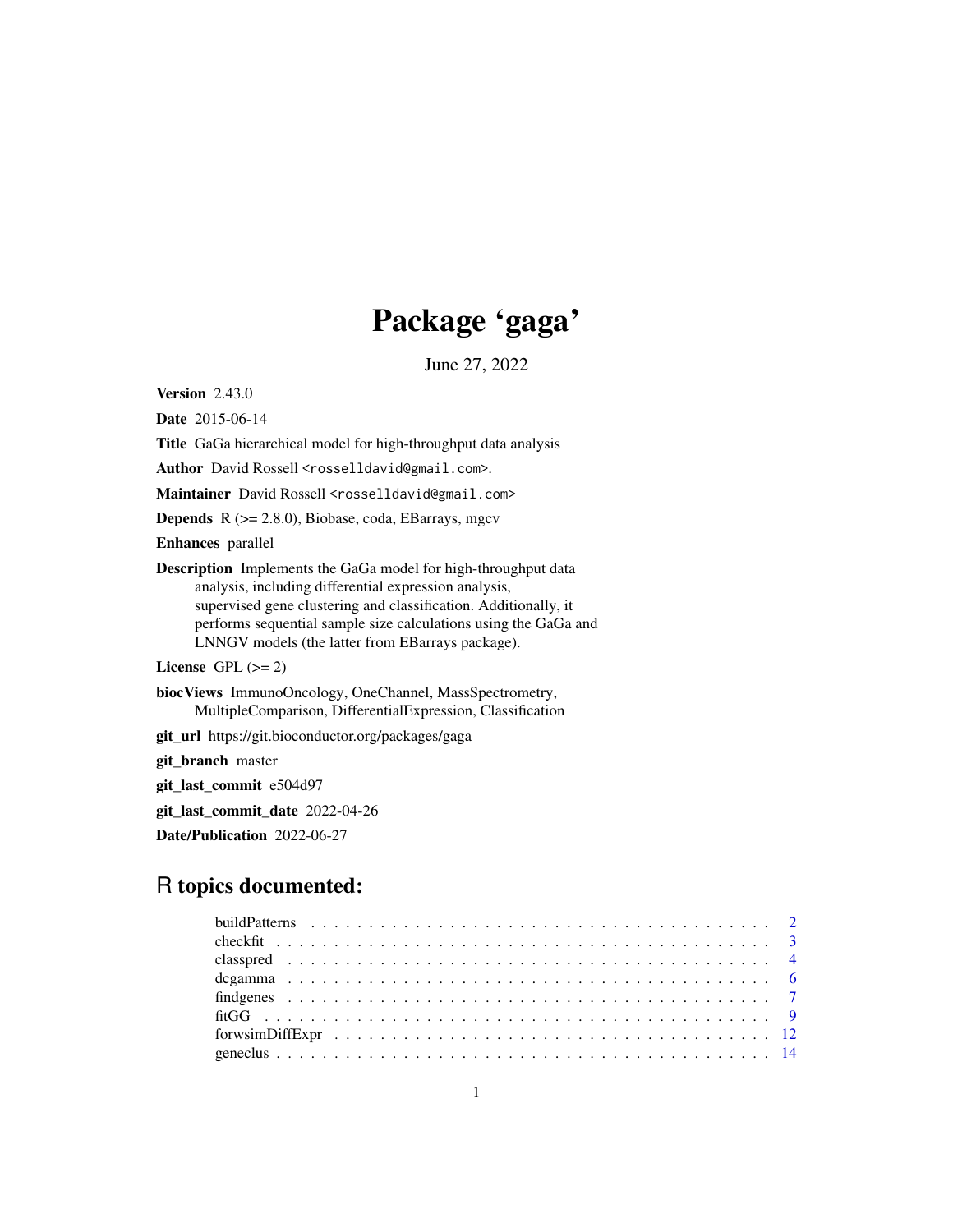#### <span id="page-1-0"></span>2 buildPatterns and the contract of the contract of the contract of the contract of the contract of the contract of the contract of the contract of the contract of the contract of the contract of the contract of the contra

| Index | 32 |
|-------|----|
|       |    |
|       |    |
|       |    |
|       |    |
|       |    |
|       |    |
|       |    |
|       |    |
|       |    |
|       |    |
|       |    |
|       |    |

buildPatterns *Build a matrix with all possible patterns given a number of groups where samples may belong to.*

#### Description

Creates a matrix indicating which groups are put together under each pattern. The number of possible patterns increases very fast as the number of groups increases. This function provides an easy way to compute all possible patterns. The output of this function is usually used for the patterns parameter of the lmFit function.

### Usage

```
buildPatterns(groups)
```
### Arguments

groups Character containing the names of the groups at which samples may belong to. If the output of the function is going to be used in fitGG it must match the group levels specified in the groups parameter that will be given to fitGG.

```
buildPatterns(groups=c('GroupControl','GroupA','GroupB'))
```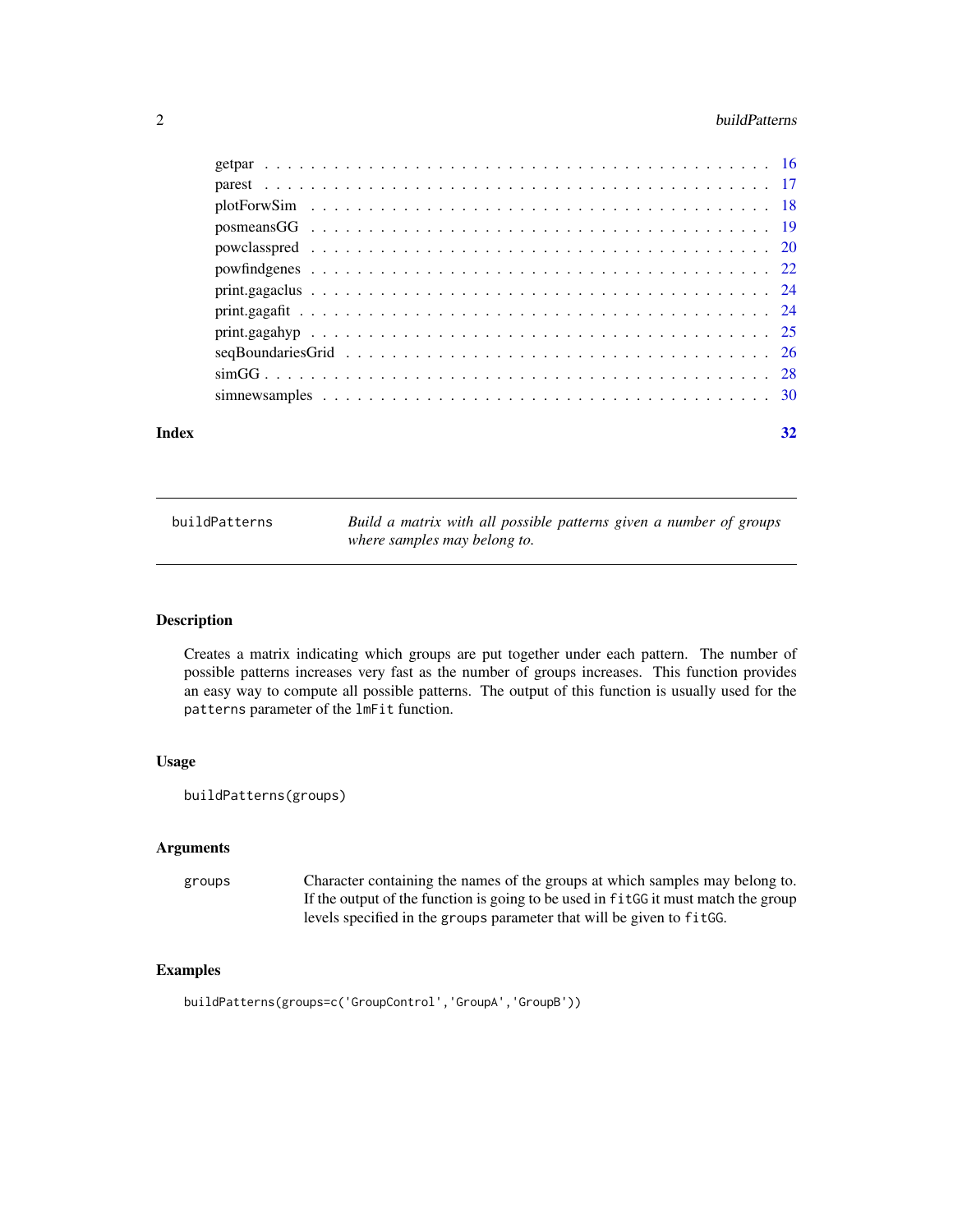<span id="page-2-1"></span><span id="page-2-0"></span>

### Description

Produces plots to check fit of GaGa and MiGaGa model. Compares observed data with posterior predictive distribution of the model. Can also compare posterior distribution of parameters with method of moments estimates.

### Usage

```
checkfit(gg.fit, x, groups, type='data', logexpr=FALSE, xlab, ylab, main, lty, lwd, ...)
```
### Arguments

| gg.fit   | GaGa or MiGaGa fit (object of type gagafit, as returned by fitGG).                                                                                                                                                                                                          |  |
|----------|-----------------------------------------------------------------------------------------------------------------------------------------------------------------------------------------------------------------------------------------------------------------------------|--|
| X        | ExpressionSet, exprSet, data frame or matrix containing the gene expression<br>measurements used to fit the model.                                                                                                                                                          |  |
| groups   | If x is of type ExpressionSet or exprSet, groups should be the name of the<br>column in $pData(x)$ with the groups that one wishes to compare. If x is a<br>matrix or a data frame, groups should be a vector indicating to which group<br>each column in x corresponds to. |  |
| type     | data checks marginal density of the data; shape checks shape parameter; mean<br>checks mean parameter; shapemean checks the joint of shape and mean param-<br>eters                                                                                                         |  |
| logexpr  | If set to TRUE, the expression values are in log2 scale.                                                                                                                                                                                                                    |  |
| xlab     | Passed on to plot                                                                                                                                                                                                                                                           |  |
| ylab     | Passed on to plot                                                                                                                                                                                                                                                           |  |
| main     | Passed on to plot                                                                                                                                                                                                                                                           |  |
| lty      | Ignored.                                                                                                                                                                                                                                                                    |  |
| lwd      | Ignored.                                                                                                                                                                                                                                                                    |  |
| $\cdots$ | Other arguments to be passed to plot                                                                                                                                                                                                                                        |  |

### Details

The routine generates random draws from the posterior and posterior predictive distributions, fixing the hyper-parameters at their estimated value (posterior mean if model was fit with method=='Bayes' or maximum likelihood estimate is model was fit with method=='EBayes').

#### Value

Produces a plot.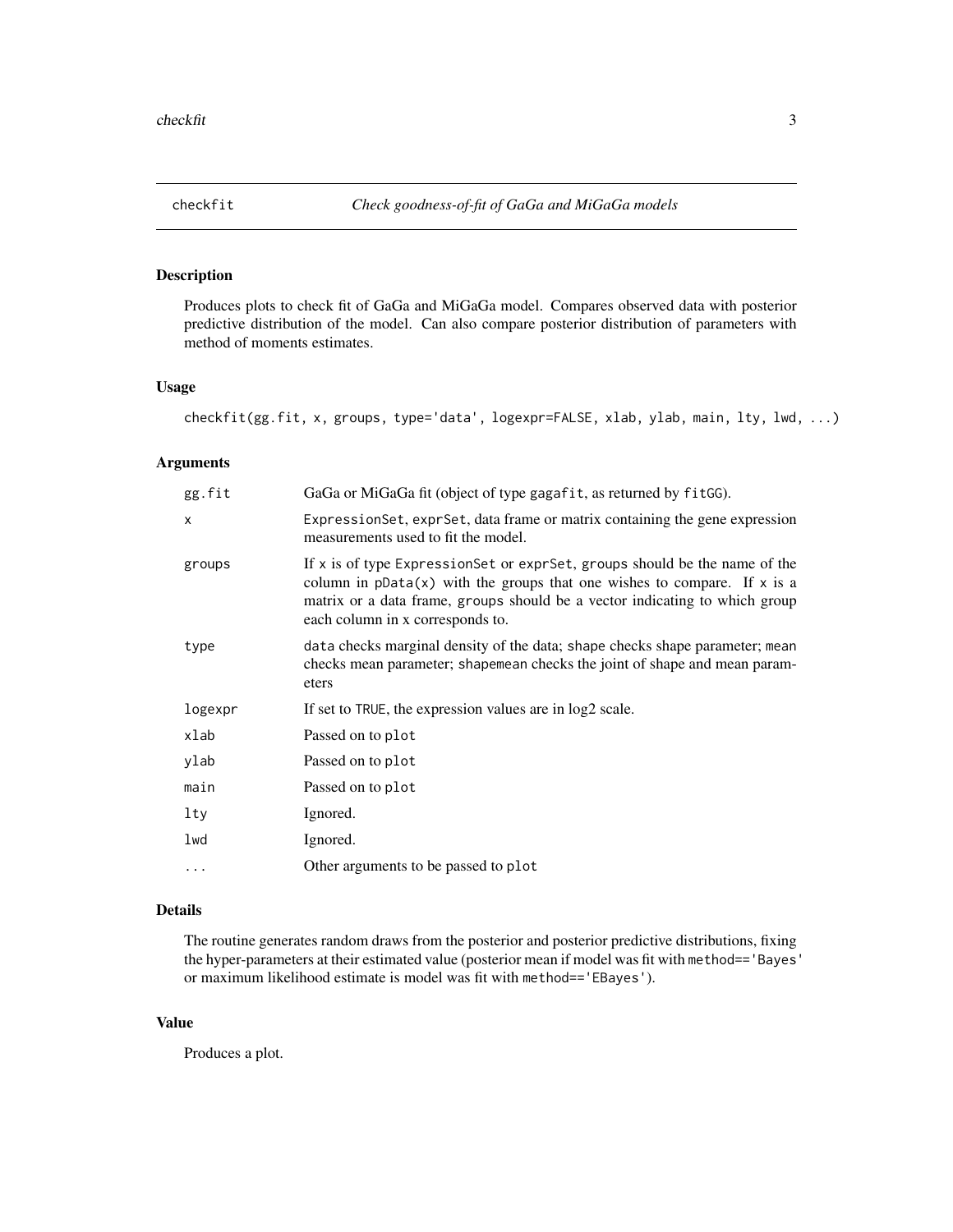#### <span id="page-3-0"></span>Note

Posterior and posterior predictive checks can lack sensitivity to detect model misfit, since they are susceptible to over-fitting. An alternative is to perform prior predictive checks by generating parameters and data with simGG.

#### Author(s)

David Rossell

#### References

Rossell D. GaGa: a simple and flexible hierarchical model for microarray data analysis. [http:](http://rosselldavid.googlepages.com) [//rosselldavid.googlepages.com](http://rosselldavid.googlepages.com).

### See Also

[simGG](#page-27-1) to simulate samples from the prior-predictive distribution, [simnewsamples](#page-29-1) to generate parameters and observations from the posterior predictive, which is useful to check goodness-of-fit individually a desired gene.

<span id="page-3-1"></span>classpred *Predict the class that a new sample belongs to.*

#### Description

Computes the posterior probability that a new sample belongs to each group and classifies it into the group with highest probability.

#### Usage

classpred(gg.fit, xnew, x, groups, prgroups, ngene=100)

| gg.fit       | GaGa or MiGaGa fit (object of type gagafit, as returned by fitGG).                                                                                                                                                                                                            |  |
|--------------|-------------------------------------------------------------------------------------------------------------------------------------------------------------------------------------------------------------------------------------------------------------------------------|--|
| xnew         | Expression levels of the sample to be classified. Only the subset of the genes<br>indicated by ngene is used.                                                                                                                                                                 |  |
| $\mathsf{x}$ | Expression Set, expr Set, data frame or matrix containing the gene expression<br>measurements used to fit the model.                                                                                                                                                          |  |
| groups       | If x is of type Expression Set or expr Set, groups should be the name of the<br>column in $pData(x)$ with the groups that one wishes to compare. If x is a<br>matrix or a data frame, groups should be a vector indicating to which group<br>each column in x corresponds to. |  |
| prgroups     | Vector specifying prior probabilities for each group. Defaults to equally proba-<br>ble groups.                                                                                                                                                                               |  |
| ngene        | Number of genes to use to build the classifier. Genes with smaller probability of<br>being equally expressed are selected first.                                                                                                                                              |  |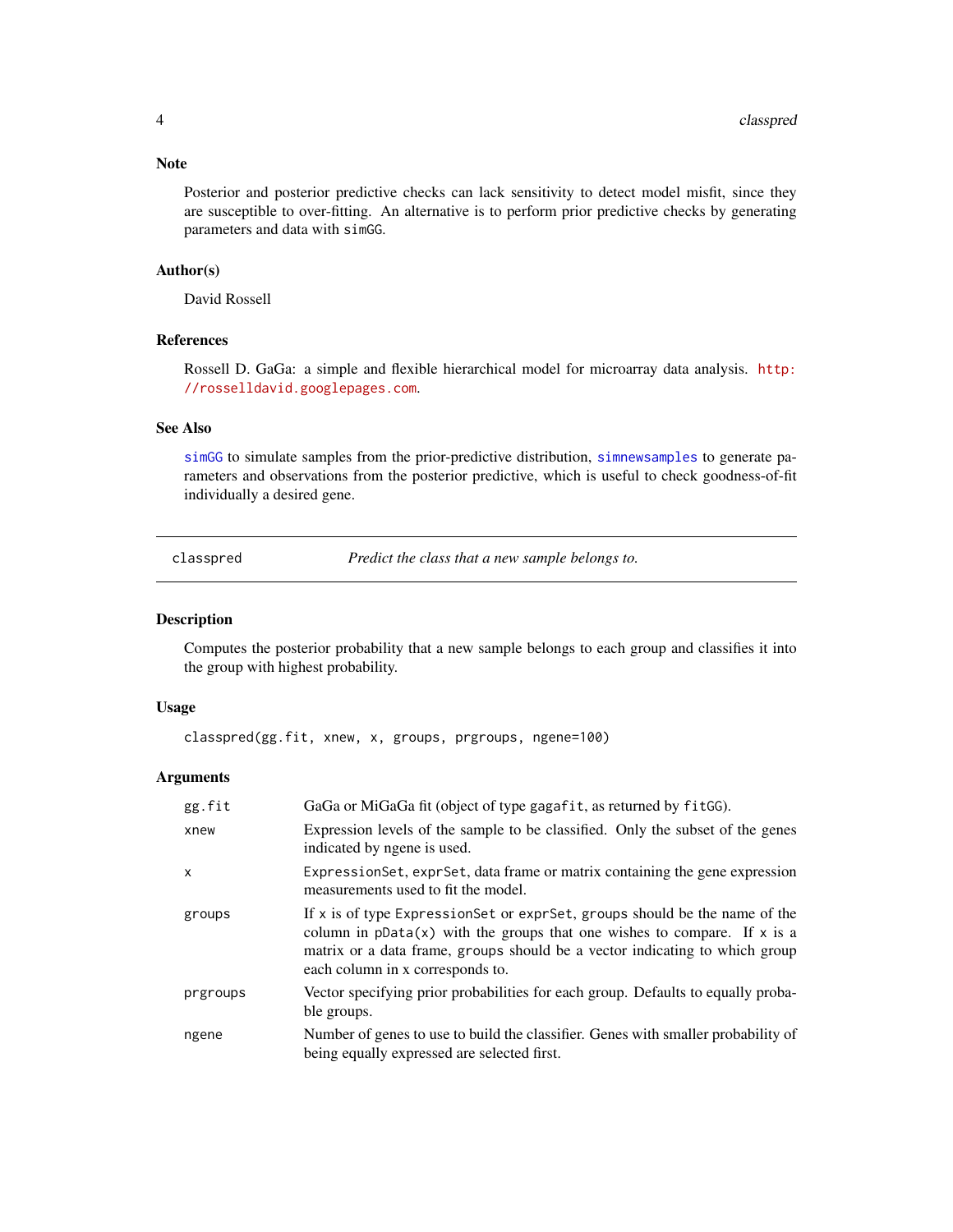#### <span id="page-4-0"></span>classpred 5

### Details

The classifier weights each gene according to the posterior probability that it is differentially expressed. Hence, adding genes that are unlikely to be differentially expressed does not affect the performance of the classifier, but it does increase the computational cost. All computations are performed by fixing the hyper-parameters to their estimated value (posterior mean if model was fit with method=='Bayes' or maximum likelihood estimate is model was fit with method=='EBayes').

### Value

List with the following elements:

|           | Numeric value indicating the group that the new sample is classified into, i.e.<br>where the maximum in posgroups is. |
|-----------|-----------------------------------------------------------------------------------------------------------------------|
| posgroups | Vector giving the posterior probability that the xnew belongs to each of the<br>groups.                               |

### Author(s)

David Rossell

### References

Rossell D. GaGa: a simple and flexible hierarchical model for microarray data analysis. [http:](http://rosselldavid.googlepages.com) [//rosselldavid.googlepages.com](http://rosselldavid.googlepages.com).

### See Also

[fitGG](#page-8-1), [parest](#page-16-1)

```
#Not run. Example from the help manual
#library(gaga)
#set.seed(10)
#n <- 100; m <- c(6,6)
#a0 <- 25.5; nu <- 0.109
#balpha <- 1.183; nualpha <- 1683
#probpat <- c(.95,.05)
#xsim <- simGG(n,m,p.de=probpat[2],a0,nu,balpha,nualpha)
#
#ggfit <- fitGG(xsim$x[,c(-6,-12)],groups,patterns=patterns,nclust=1)
#ggfit <- parest(ggfit,x=xsim$x[,c(-6,-12)],groups,burnin=100,alpha=.05)
#
#pred1 <- classpred(ggfit,xnew=xsim$x[,6],x=xsim$x[,c(-6,-12)],groups)
#pred2 <- classpred(ggfit,xnew=xsim$x[,12],x=xsim$x[,c(-6,-12)],groups)
#pred1
#pred2
```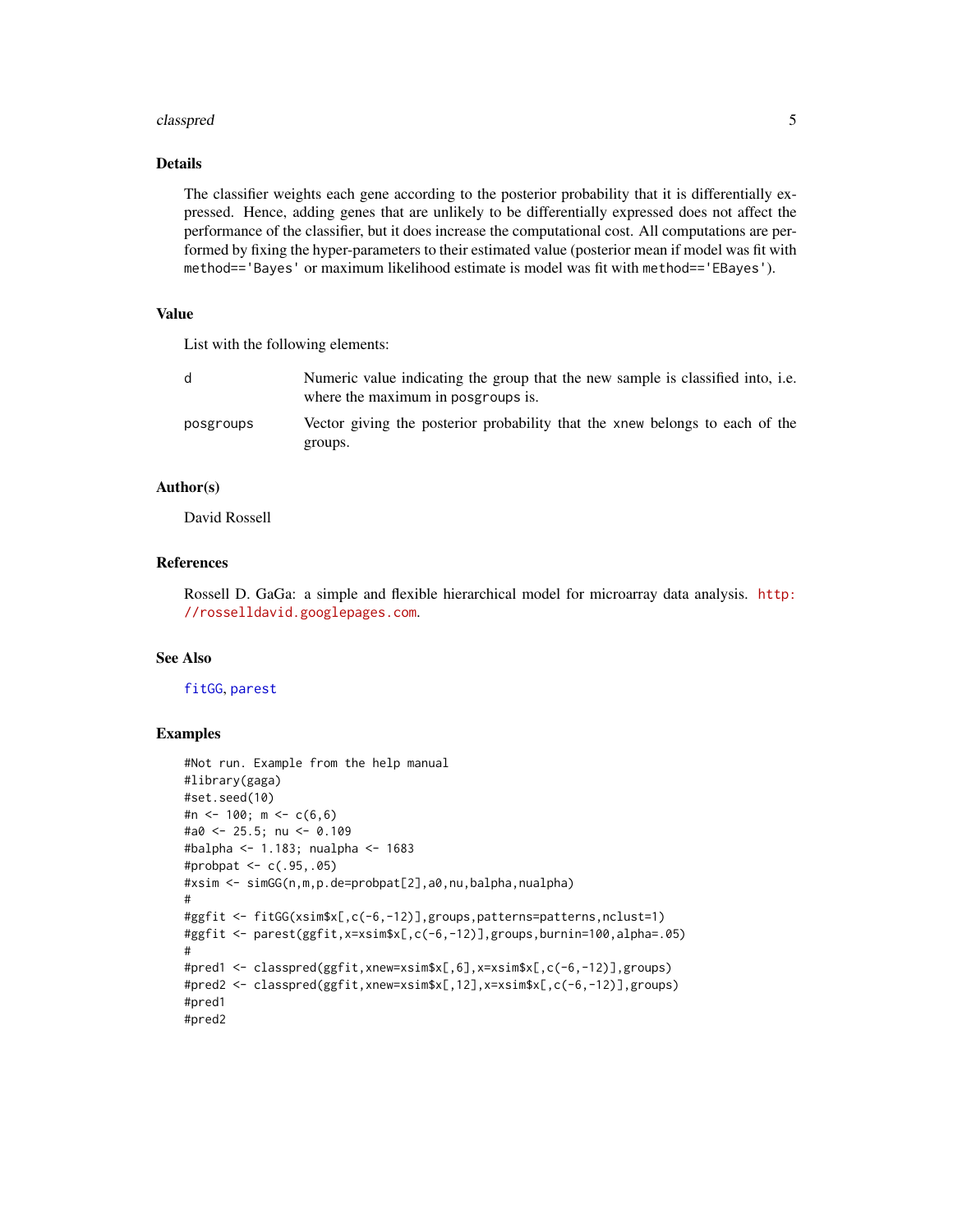<span id="page-5-0"></span>

#### Description

dcgamma approximates density of a gamma shape distribution with a gamma density. rcgamma obtains random draws from the approximation. mcgamma computes approximated mean, variance and normalization constant.

#### Usage

dcgamma(x, a, b, c, d, r, s, newton = TRUE) rcgamma(n, a, b, c, d, r, s, newton = TRUE) mcgamma(a, b, c, d, r, s, newton = TRUE)

#### Arguments

|             | Vector indicating the values at which to evaluate the density.              |  |
|-------------|-----------------------------------------------------------------------------|--|
|             | Number of random draws to obtain.                                           |  |
| a.b.c.d.r.s | Parameter values.                                                           |  |
| newton      | Set to TRUE to try to locate the mode by taking a few Newton-Raphson steps. |  |

#### Details

The density of a gamma shape distribution is given by  $C(a, b, c, d, r, s)$  (gamma $(a \star x + d)/g$ amma $(x)$ ^a)  $(x/(r+s*x))^{\hat{ }}$  {a\*x+d} x^{b-d-1} exp(-x\*c) for x>=0, and 0 otherwise, where C() is the normalization constant. The gamma approximation is  $Ga(a/2+b-1/2, c+a \star log(s/a))$ . The approximate normalization constant is obtained by taking the ratio of the exact density and the approximation at the maximum, as described in Rossell (2007).

#### Value

dcgamma returns a vector with approximate density. rcgamma returns a vector with draws from the approximating gamma. mcgamma returns a list with components:

| m            | Approximate mean                   |
|--------------|------------------------------------|
| $\mathsf{v}$ | Approximate variance               |
| normk        | Approximate normalization constant |

#### Note

For general values of the parameters the gamma approximation may be poor. In such a case one could use this function to obtain draws from the proposal distribution in a Metropolis-Hastings step.

#### Author(s)

David Rossell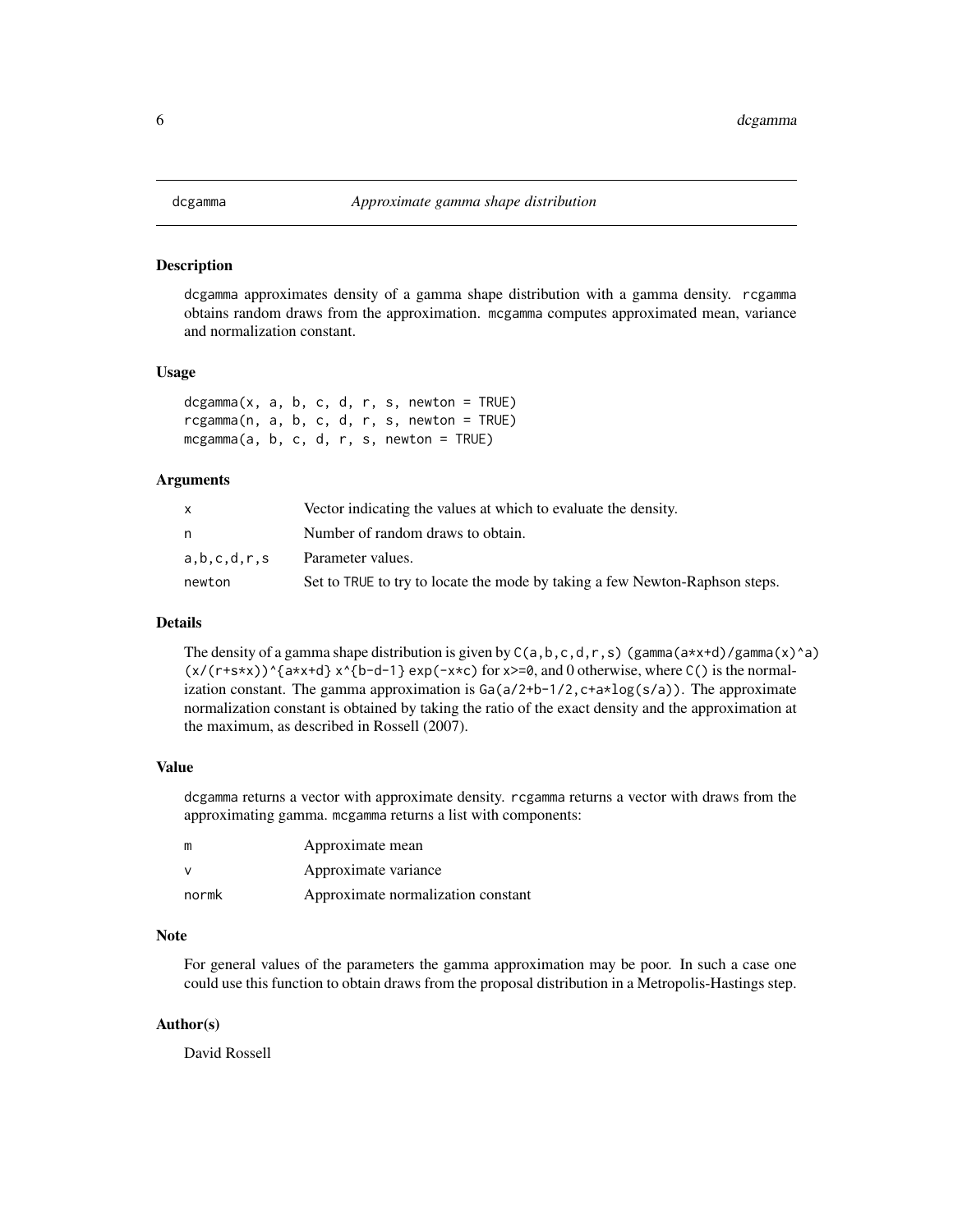#### <span id="page-6-0"></span>findgenes 7

### References

Rossell D. GaGa: a simple and flexible hierarchical model for microarray data analysis. [http:](http://rosselldavid.googlepages.com) [//rosselldavid.googlepages.com](http://rosselldavid.googlepages.com).

#### See Also

[dgamma](#page-0-0), [rgamma](#page-0-0)

<span id="page-6-1"></span>findgenes *Find differentially expressed genes after GaGa or Normal-Normal fit.*

#### Description

Obtains a list of differentially expressed genes using the posterior probabilities from a GaGa, Mi-GaGa or Normal-Normal fit. For parametric==TRUE the procedure controls the Bayesian FDR below fdrmax. For parametric==FALSE it controls the estimated frequentist FDR (only available for GaGa).

### Usage

findgenes(fit, x, groups, fdrmax=.05, parametric=TRUE, B=500)

#### Arguments

| fit          | Either GaGa/MiGaGa fit (object of class gagafit, as returned by fitGG) or<br>Normal-Normal fit (class nnfit, as returned by fitNN).                                                                                                                                           |  |
|--------------|-------------------------------------------------------------------------------------------------------------------------------------------------------------------------------------------------------------------------------------------------------------------------------|--|
| $\mathsf{x}$ | Expression Set, expr Set, data frame or matrix containing the gene expression<br>measurements used to fit the model.                                                                                                                                                          |  |
| groups       | If x is of type Expression Set or expr Set, groups should be the name of the<br>column in $pData(x)$ with the groups that one wishes to compare. If x is a<br>matrix or a data frame, groups should be a vector indicating to which group<br>each column in x corresponds to. |  |
| fdrmax       | Upper bound on FDR                                                                                                                                                                                                                                                            |  |
| parametric   | Set to TRUE to control the posterior expected FDR below fdrmax. Set to FALSE<br>to estimate the frequentist FDR non-parametrically (only available when fit is of<br>class gagafit).                                                                                          |  |
| B            | Number of boostrap samples to estimate FDR non-parametrically (ignored if<br>parametric==TRUE)                                                                                                                                                                                |  |

### Details

The Bayes rule to minimize posterior expected FNR subject to posterior expected FDR <=fdrmax declares differentially expressed all genes with posterior probability of being equally expressed below a certain threshold. The value of the threshold is computed exactly for parametric==TRUE, FDR being defined in a Bayesian sense. For parametric==FALSE the FDR is defined in a frequentist sense.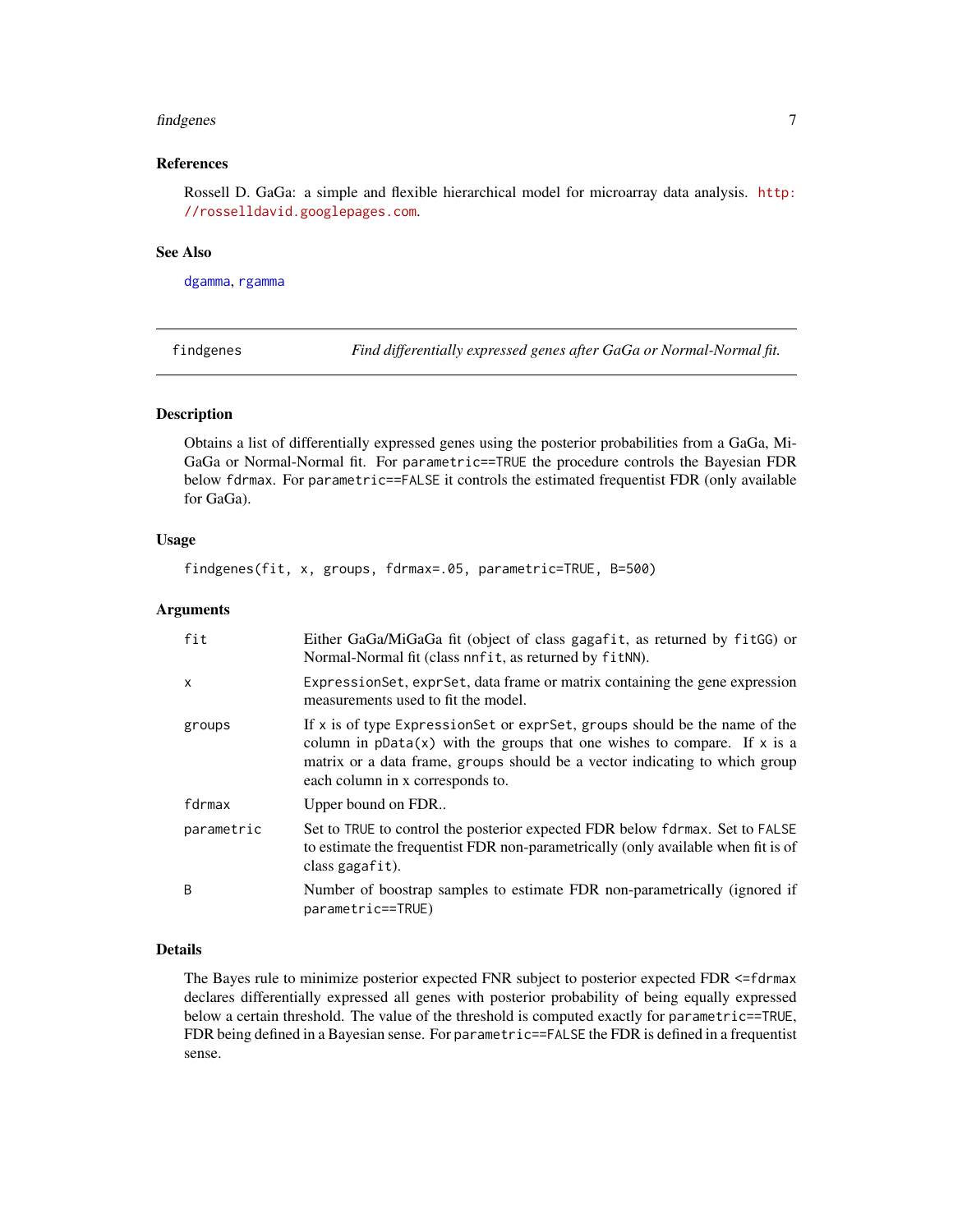### <span id="page-7-0"></span>Value

List with components:

| Expected number of true positives.                                                                                                                             |  |
|----------------------------------------------------------------------------------------------------------------------------------------------------------------|--|
| Vector indicating the pattern that each gene is assigned to.                                                                                                   |  |
| Frequentist estimated FDR that is closest to fdrmax.                                                                                                           |  |
| Bayesian FDR. If parametric==TRUE, this is equal to fdrmax. If parametric==FALSE,<br>it's the Bayesian FDR needed to achieve frequentist estimated FDR=fdrmax. |  |
| Data frame with estimated frequentist FDR for each target Bayesian FDR                                                                                         |  |
| Bayesian FNR                                                                                                                                                   |  |
| Bayesian power as estimated by expected number of true positives divided by<br>the expected number of differentially expressed genes                           |  |
| Optimal threshold for posterior probability of equal expression (genes with prob-<br>ability < threshold are declared DE)                                      |  |
|                                                                                                                                                                |  |

### Author(s)

David Rossell

### References

Rossell D. (2009) GaGa: a Parsimonious and Flexible Model for Differential Expression Analysis. Annals of Applied Statistics, 3, 1035-1051.

Yuan, M. and Kendziorski, C. (2006). A unified approach for simultaneous gene clustering and differential expression identification. Biometrics 62(4): 1089-1098.

Muller P, Parmigiani G, Robert C, Rousseau J. (2004) Journal of the American Statistical Association, 99(468): 990-1001.

#### See Also

[fitGG](#page-8-1), [fitNN](#page-8-2), [parest](#page-16-1)

```
#Not run. Example from the help manual
#library(gaga)
#set.seed(10)
#n <- 100; m <- c(6,6)
#a0 <- 25.5; nu <- 0.109
#balpha <- 1.183; nualpha <- 1683
#probpat <- c(.95,.05)
#xsim <- simGG(n,m,p.de=probpat[2],a0,nu,balpha,nualpha)
#
#ggfit <- fitGG(xsim$x[,c(-6,-12)],groups,patterns=patterns,nclust=1)
#ggfit <- parest(ggfit,x=xsim$x[,c(-6,-12)],groups,burnin=100,alpha=.05)
#
#d <- findgenes(ggfit,xsim$x[,c(-6,-12)],groups,fdrmax=.05,parametric=TRUE)
#dtrue <- (xsim$l[,1]!=xsim$l[,2])
#table(d$d,dtrue)
```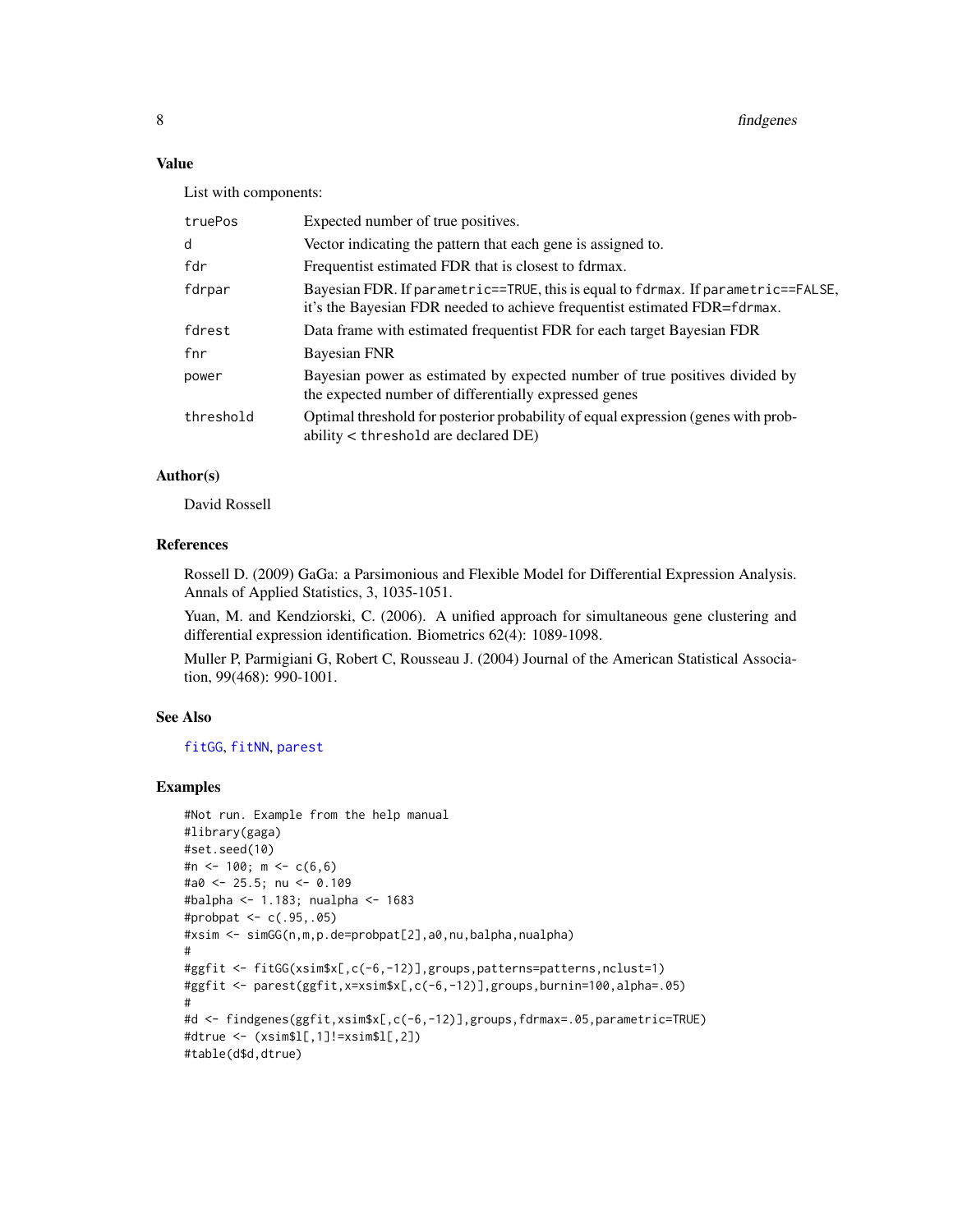<span id="page-8-1"></span><span id="page-8-0"></span>

#### <span id="page-8-2"></span>Description

fitGG fits GaGa/MiGaGa hierarchical models, either via a fully Bayesian approach or via maximum likelihood.

fitNN fits a normal-normal hierarchical model (wrapper to call emfit in package EBarrays with the LNNMV model). fitNNSingleHyp is the same as fitNN but only considers the pattern that all groups are different from each other.

adjustfitNN corrects a small sample-size bias in the fitNN estimation procedure.

### Usage

```
fitGG(x, groups, patterns, equalcv = TRUE, nclust = 1, method =
 "quickEM", B, priorpar, parini, trace = TRUE)
```
fitNN(x, groups, patterns, B=20, trace=TRUE)

fitNNSingleHyp(x, groups, B=10, trace=TRUE)

adjustfitNN(fit, pitrue, B=5, nsim=3, mc.cores=1)

| $\mathsf{x}$ | Expression Set, expr Set, data frame or matrix containing the gene expression<br>measurements used to fit the model. For fitNN, x should be in log-scale (in<br>contrast to the input to emfit). fitGG accepts raw and log-scale (as long as all<br>log-measurements remain positive). By default we recommend using log-scale<br>to reduce the influence of outliers.                                                            |  |
|--------------|-----------------------------------------------------------------------------------------------------------------------------------------------------------------------------------------------------------------------------------------------------------------------------------------------------------------------------------------------------------------------------------------------------------------------------------|--|
| groups       | If $x$ is of type Expression Set or expr Set, groups should be the name of the<br>column in $pData(x)$ with the groups that one wishes to compare. If x is a<br>matrix or a data frame, groups should be a vector indicating to which group<br>each column in x corresponds to.                                                                                                                                                   |  |
| patterns     | Matrix indicating which groups are put together under each pattern, <i>i.e.</i> the<br>hypotheses to consider for each gene. colnames (patterns) must match the<br>group levels specified in groups. Defaults to two hypotheses: null hypothesis<br>of all groups being equal and full alternative of all groups being different. The<br>function build Patterns can be used to construct a matrix with all possible<br>patterns. |  |
| equalcv      | equalcy==TRUE fits model assuming constant CV across groups. equalcy==FALSE<br>compares cv as well as mean expression levels between groups                                                                                                                                                                                                                                                                                       |  |
| nclust       | Number of clusters in the MiGaGa model. not net corresponds to the GaGa<br>model.                                                                                                                                                                                                                                                                                                                                                 |  |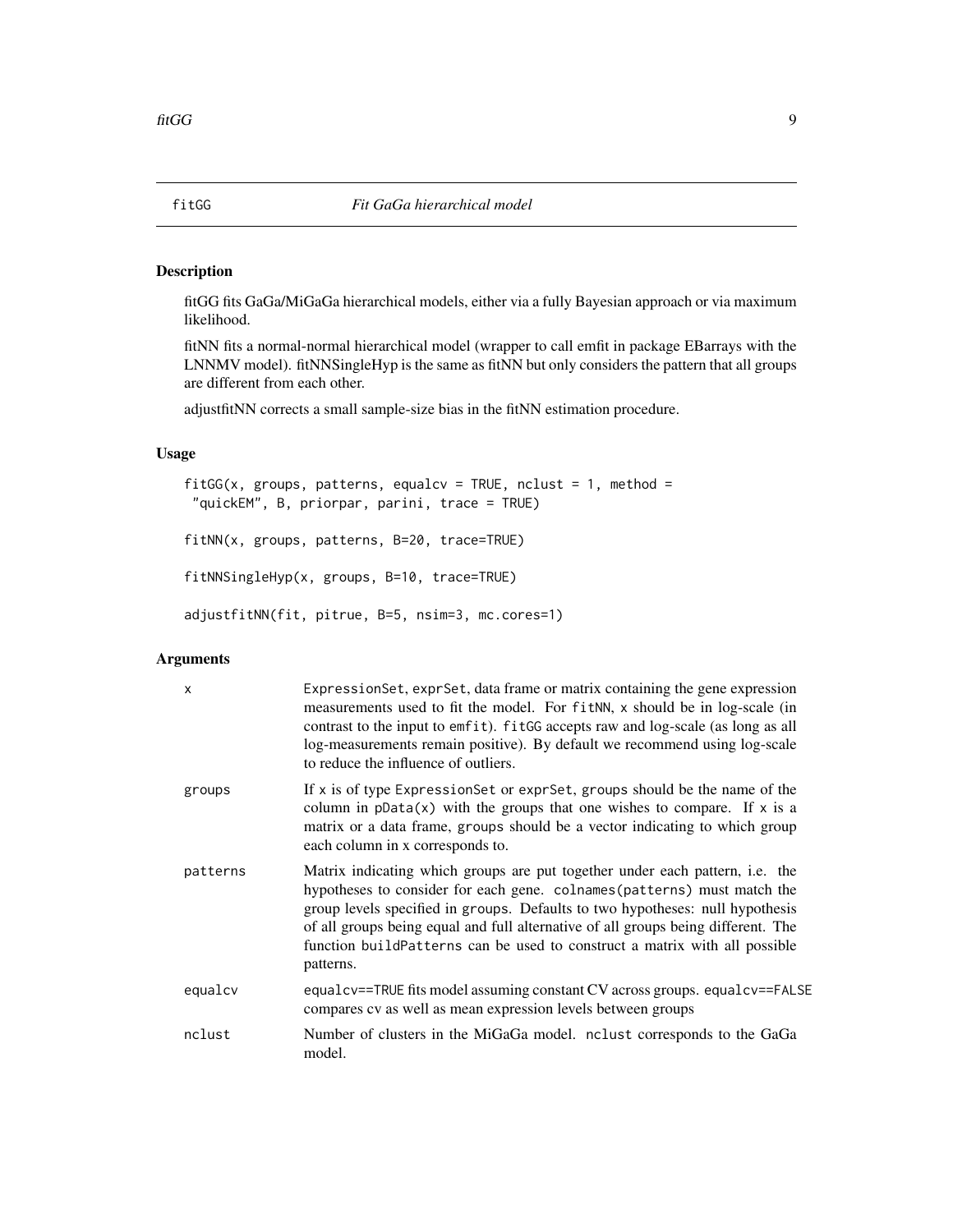| method   | method=='MH' fits a fully Bayesian model via Metropolis-Hastings posterior<br>sampling. method=='Gibbs' does the same using Gibbs sampling. method=='SA'<br>uses Simulated Annealing to find the posterior mode. method=='EM' finds<br>maximum-likelihood estimates via the expectation-maximization algorithm, but<br>this is currently only implemented for nclust>1. method=='quickEM' is a<br>quicker implementation that only performs 2 optimization steps (see details). |
|----------|---------------------------------------------------------------------------------------------------------------------------------------------------------------------------------------------------------------------------------------------------------------------------------------------------------------------------------------------------------------------------------------------------------------------------------------------------------------------------------|
| B        | Number of iterations to fit the model. For method== 'MH' and method== 'Gibbs',<br>B is the number of MCMC iterations (defaults to 1000). For method=='SA', B<br>is the number of iterations in the Simulated Annealing scheme (defaults to 200).<br>For method=='EM', B is the maximum number of iterations (defaults to 20).                                                                                                                                                   |
| priorpar | List with prior parameter values. It must have components a . alpha $\theta$ , b . alpha $\theta$ , a . nu, b . nu, a . balpha, b<br>and p. probpat. If missing they are set to non-informative values that are usu-<br>ally reasonable for RMA and GCRMA normalized data.                                                                                                                                                                                                      |
| parini   | list with components a0, nu, balpha, nualpha, probclus and probpat indicat-<br>ing the starting values for the hyper-parameters. If not specified, a method of<br>moments estimate is used.                                                                                                                                                                                                                                                                                     |
| trace    | For trace==TRUE the progress of the model fitting routine is printed.                                                                                                                                                                                                                                                                                                                                                                                                           |
| fit      | nnfit object, as returned by fitNN                                                                                                                                                                                                                                                                                                                                                                                                                                              |
| pitrue   | Grid of true pi values for which to evaluate the MoM estimation bias. See<br>details.                                                                                                                                                                                                                                                                                                                                                                                           |
| nsim     | Number of datasets to simulate for each pitrue value                                                                                                                                                                                                                                                                                                                                                                                                                            |
| mc.cores | If package multicore is available, mc. cores specifies the number of cores to<br>be used for parallel computing.                                                                                                                                                                                                                                                                                                                                                                |
|          |                                                                                                                                                                                                                                                                                                                                                                                                                                                                                 |

### Details

For GaGa/MiGaGa models, an approximation is used to sample faster from the posterior distribution of the gamma shape parameters and to compute the normalization constants (needed to evaluate the likelihood). These approximations are implemented in rcgamma and mcgamma.

The cooling scheme in method=='SA' uses a temperature equal to  $1/\log(1+i)$ , where i is the iteration number.

The EM implementation in method=='quickEM' is a quick EM algorithm that usually delivers hyper-parameter estimates very similar to those obtained via the slower method=='EM'. Additionally, the GaGa model inference has been seen to be robust to moderate changes in the hyperparameter estimates in most datasets.

fitNN is a wrapper to emfit in package EBarrays with the LNNMV model. This procedure estimates hyper-parameters using the method of moments (MoM), which typically results in overestimating the proportion of differentially expressed genes, which we denote by pi1. adjustfitNN corrects this bias by repeatedly simulating from the prior predictive of a normal-normal model. Simulations are performed for a grid of pi1 values, so that the expected bias can be evaluated for each of them. The bias is then modeled as a smooth function of pi1 using function gam from package mgcv. Finally, the value of pi1 is bias-adjusted and the posterior probabilities are recomputed using the updated pi1 value.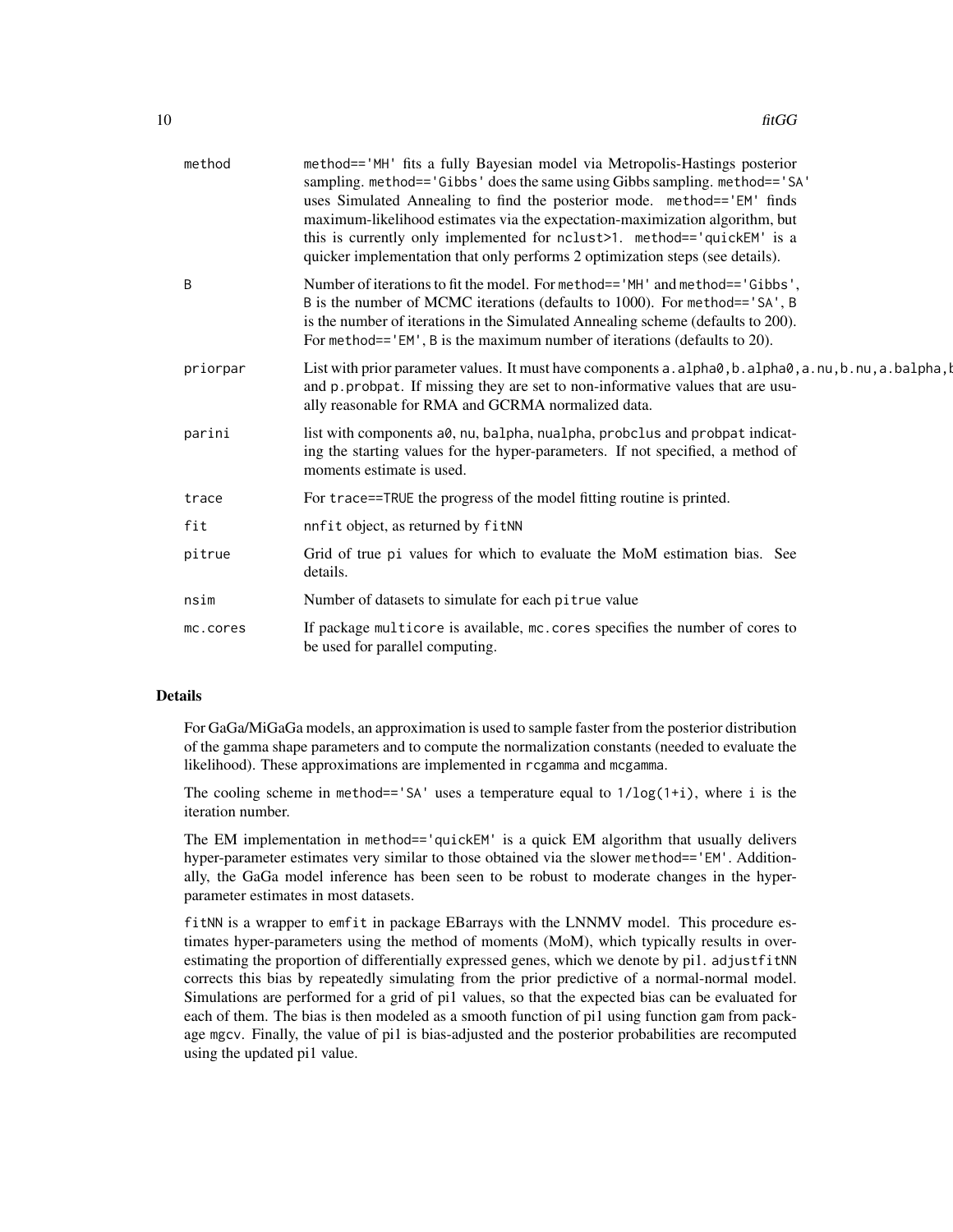### <span id="page-10-0"></span> $\int$ fitGG 11

### Value

fitGG returns an object of class gagafit, with components

| parest   | Hyper-parameter estimates. Only returned if method== 'EBayes', for method== 'Bayes'<br>one must call the function parest after fitGG                          |
|----------|---------------------------------------------------------------------------------------------------------------------------------------------------------------|
| $m$ cmc  | Object of class mome with posterior draws for hyper-parameters. Only returned<br>if method== $B$ ayes'.                                                       |
| lhood    | For method== 'Bayes' it is the log-likelihood evaluated at each MCMC itera-<br>tion. For method== 'EBayes' it is the log-likelihood evaluated at the maximum. |
| nclust   | Same as input argument.                                                                                                                                       |
| patterns | Same as input argument, converted to object of class gagahyp.                                                                                                 |
|          | fit NN returns an analogous object of class nnfit. The component nn. fit is the object returned by                                                            |

### Author(s)

emfit.

David Rossell

#### References

Rossell D. (2009) GaGa: a Parsimonious and Flexible Model for Differential Expression Analysis. Annals of Applied Statistics, 3, 1035-1051.

Yuan, M. and Kendziorski, C. (2006). A unified approach for simultaneous gene clustering and differential expression identification. Biometrics 62(4): 1089-1098.

#### See Also

[parest](#page-16-1) to estimate hyper-parameters and compute posterior probabilities after a GaGa or MiGaGa fit. [findgenes](#page-6-1) to find differentially expressed genes. [classpred](#page-3-1) to predict the group that a new sample belongs to.

```
library(gaga)
set.seed(10)
n \le -100; m \le -c(6,6)a0 <- 25.5; nu <- 0.109
balpha <- 1.183; nualpha <- 1683
probpat <- c(.95,.05)
xsim <- simGG(n,m,p.de=probpat[2],a0,nu,balpha,nualpha,equalcv=TRUE)
x \leftarrow \text{express}(xsim)#Frequentist fit: EM algorithm to obtain MLE
groups <- pData(xsim)$group[c(-6,-12)]
patterns < - matrix(c(0, 0, 0, 1), 2, 2)colnames(patterns) <- c('group 1','group 2')
gg1 <- fitGG(x[,c(-6,-12)],groups,patterns=patterns,method='EM',trace=FALSE)
gg1 \leq -parest(gg1, x=x[, c(-6, -12)], groups)
```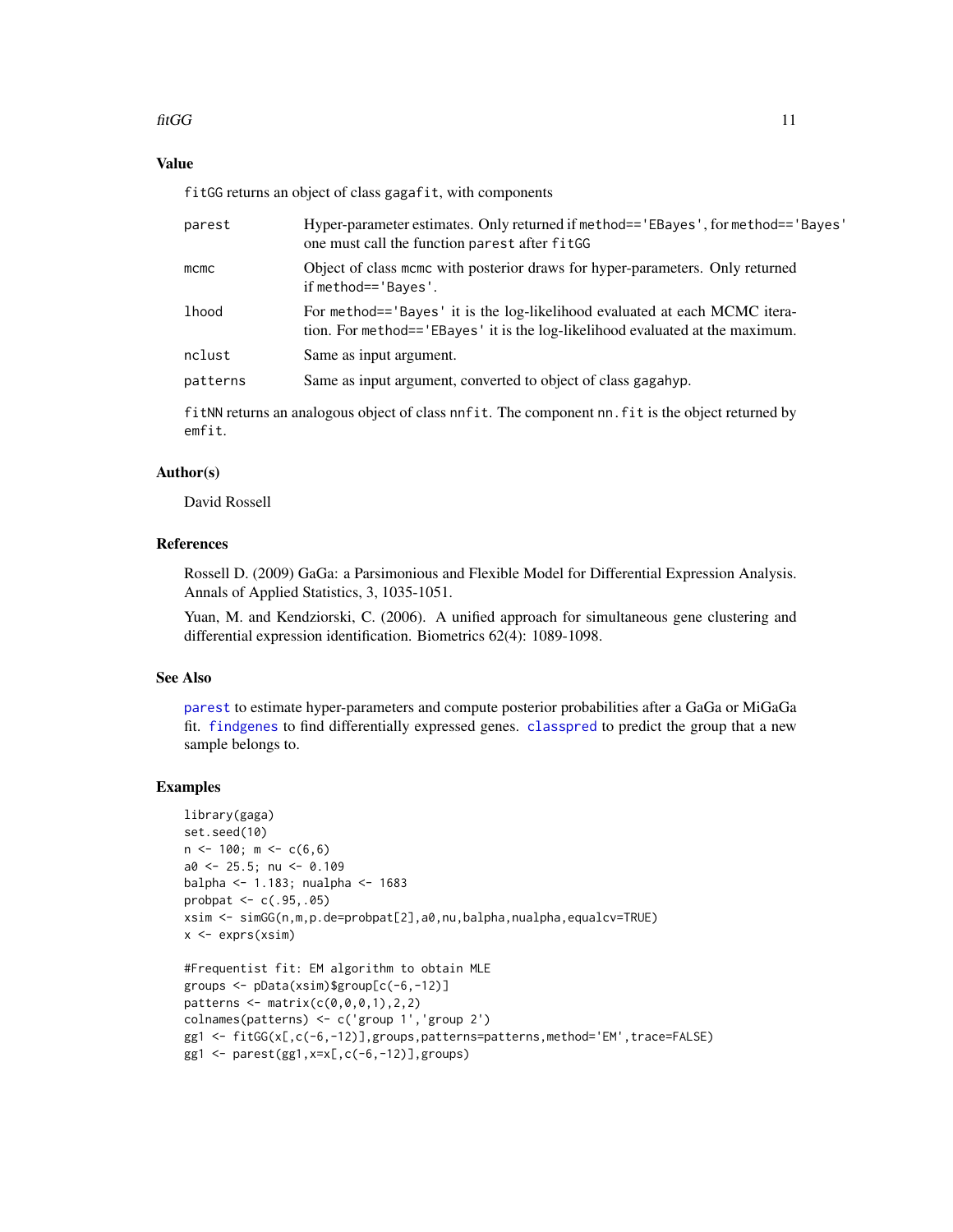<span id="page-11-0"></span>gg1

<span id="page-11-1"></span>forwsimDiffExpr *Forward simulation for differential expression.*

### Description

Forward simulation allows to evaluate the expected utility for sequential designs. Here the utility is the expected number of true discoveries minus a sampling cost. The routine simulates future data either from the prior predictive or using a set of pilot data and a GaGa or normal-normal model fit. At each future time point, it computes a summary statistic that will be used to determine when to stop the experiment.

#### Usage

forwsimDiffExpr(fit, x, groups, ngenes, maxBatch, batchSize, fdrmax = 0.05, genelimit, v0thre = 1, B = 100, Bsummary = 100, trace = TRUE, randomSeed, mc.cores=1)

| fit       | Either GaGa or MiGaGa fit (object of type gagafit, as returned by fitGG) or<br>Normal-Normal fit (type nnfit returned by fitNN).                                                                                                                                            |
|-----------|-----------------------------------------------------------------------------------------------------------------------------------------------------------------------------------------------------------------------------------------------------------------------------|
| X         | ExpressionSet, exprSet, data frame or matrix containing the gene expression<br>measurements used to fit the model.                                                                                                                                                          |
| groups    | If x is of type ExpressionSet or exprSet, groups should be the name of the<br>column in $pData(x)$ with the groups that one wishes to compare. If x is a<br>matrix or a data frame, groups should be a vector indicating to which group<br>each column in x corresponds to. |
| ngenes    | Number of genes to simulate data for. If $x$ is specified this argument is set to<br>$nrow(x)$ and data is simulated from the posterior predictive conditional on x. If<br>x not specified simulation is from the prior predictive.                                         |
| maxBatch  | Maximum number of batches, i.e. the routine simulates batchSize*maxBatch<br>samples per group.                                                                                                                                                                              |
| batchSize | Batch size, i.e. number of observations per group to simulate at each time point.<br>Defaults to $ncol(x)/length(unique(groups))$ .                                                                                                                                         |
| fdrmax    | Upper bound on FDR.                                                                                                                                                                                                                                                         |
| genelimit | Only the genelimit genes with the lowest probability of being equally ex-<br>pressed across all groups will be simulated. Setting this limit can significantly<br>increase the computational speed.                                                                         |
| v0thre    | Only genes with posterior probability of being equally expressed < v0thre will<br>be simulated. Setting this limit can significantly increase the computational<br>speed.                                                                                                   |
| B         | Number of forward simulations.                                                                                                                                                                                                                                              |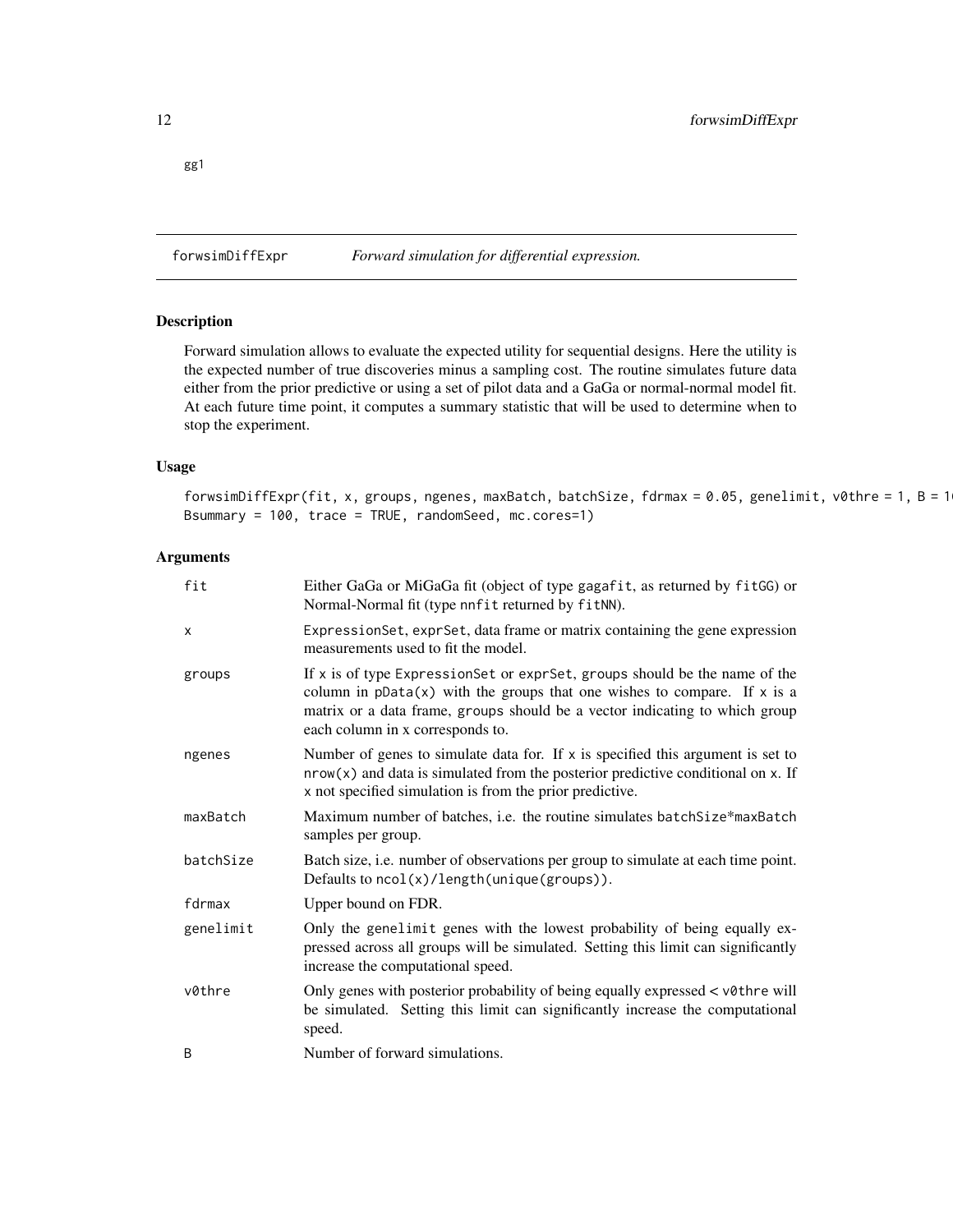### <span id="page-12-0"></span>forwsimDiffExpr 13

| Bsummary   | Number of simulations for estimating the summary statistic.                                                                                                  |
|------------|--------------------------------------------------------------------------------------------------------------------------------------------------------------|
| trace      | For trace==TRUE iteration progress is displayed.                                                                                                             |
| randomSeed | Integer value used to set random number generator seed. Defaults to as . numeric(Sys. time())<br>modulus $10^6$ .                                            |
| mc.cores   | If multicore package is available, mc. cores indicates the number of cores to<br>use for parallel computing. Currently only used when fit is of class nnfit. |

### Details

To improve computational speed hyper-parameters are not re-estimated as new data is simulated.

#### Value

A data.frame with the following columns:

| simid   | Simulation number.                                                                                           |
|---------|--------------------------------------------------------------------------------------------------------------|
| j       | Time (sample size).                                                                                          |
| u       | Expected number of true positives if we were to stop experimentation at this<br>time.                        |
| fdr     | Expected FDR if we were to stop experimentation at this time.                                                |
| fnr     | Expected FNR if we were to stop experimentation at this time.                                                |
| power   | Expected power (as estimated by $E(TP)/E(positives)$ ) if we were to stop experi-<br>mentation at this time. |
| summary | Summary statistic: increase in expected true positives if we were to obtain one<br>more data batch.          |

### Author(s)

David Rossell.

### References

Rossell D., Mueller P. Sequential sample sizes for high-throughput hypothesis testing experiments. <http://sites.google.com/site/rosselldavid/home>.

Rossell D. GaGa: a simple and flexible hierarchical model for microarray data analysis. Annals of Applied Statistics, 2009, 3, 1035-1051.

### See Also

[plotForwSim](#page-17-1) to plot the simulated trajectories, [fitGG](#page-8-1) for fitting a GaGa model, [fitNN](#page-8-2) for fitting a normal-normal model, [seqBoundariesGrid](#page-25-1) for finding the optimal design based on the forwards simulation output. [powfindgenes](#page-21-1) for fixed sample size calculations.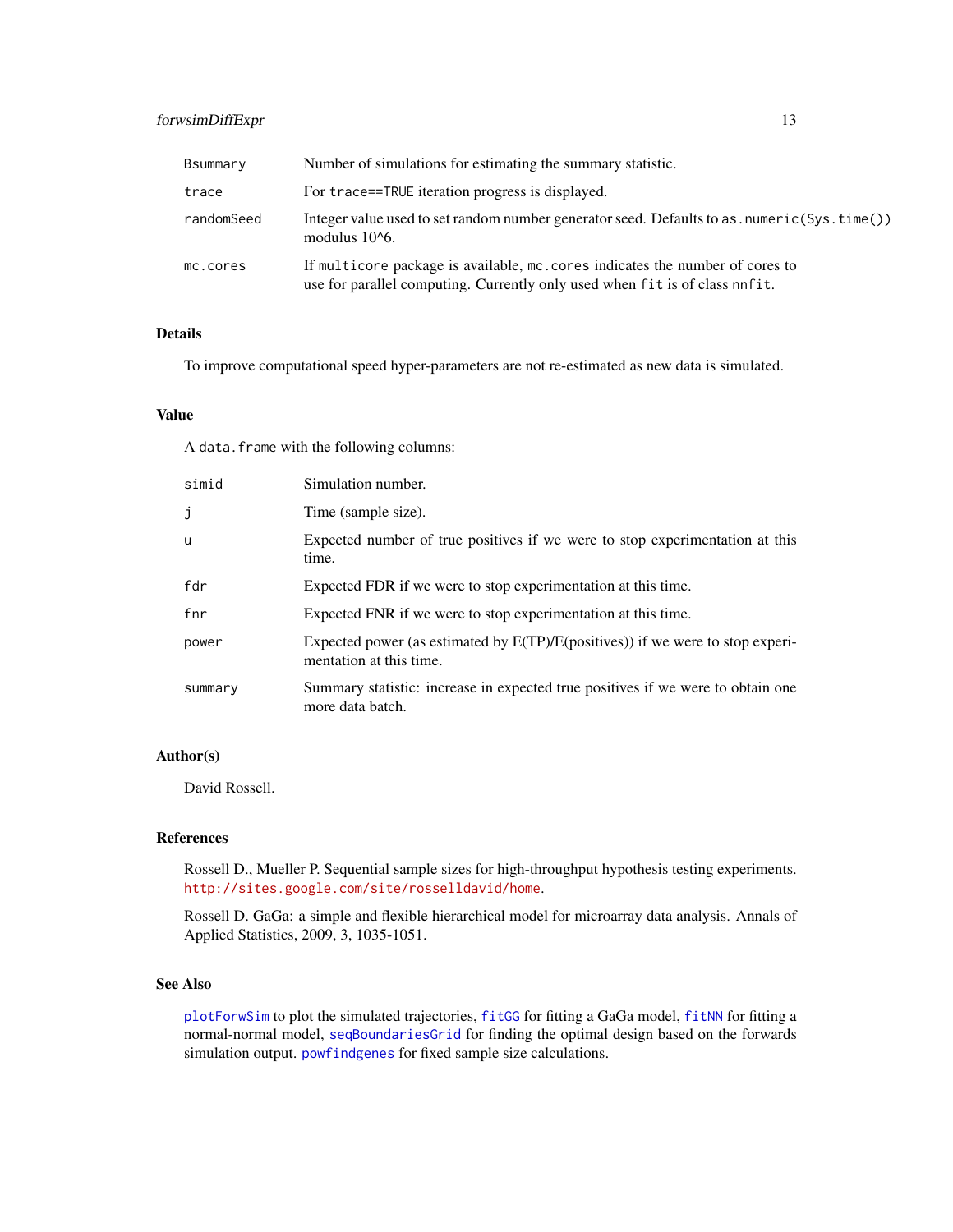### Examples

```
#Simulate data and fit GaGa model
set.seed(1)
x \le -\sin(G(n=20, m=2, p.de=.5, a0=3, nu=.5, balpha=.5, nualpha=.25)gg1 <- fitGG(x,groups=1:2,method='EM')
gg1 <- parest(gg1,x=x,groups=1:2)
#Run forward simulation
fs1 <- forwsimDiffExpr(gg1, x=x, groups=1:2,
maxBatch=2,batchSize=1,fdrmax=0.05, B=100, Bsummary=100, randomSeed=1)
#Expected number of true positives for each sample size
tapply(fs1$u,fs1$time,'mean')
#Expected utility for each sample size
samplingCost <- 0.01
tapply(fs1$u,fs1$time,'mean') - samplingCost*(0:2)
#Optimal sequential design
b0seq <- seq(0,20,length=200); b1seq <- seq(0,40,length=200)
bopt <-seqBoundariesGrid(b0=b0seq,b1=b1seq,forwsim=fs1,samplingCost=samplingCost,powmin=0)
bopt <- bopt$opt
plot(fs1$time,fs1$summary,xlab='Additional batches',ylab='E(newly discovered DE genes)')
abline(bopt['b0'],bopt['b1'])
text(.2,bopt['b0'],'Continue',pos=3)
text(.2,bopt['b0'],'Stop',pos=1)
```
<span id="page-13-1"></span>geneclus *Cluster genes into expression patterns.*

#### Description

Performs supervised gene clustering. Clusters genes into the expression pattern with highest posterior probability, according to a GaGa or MiGaGa fit.

#### Usage

```
geneclus(gg.fit, method='posprob')
```

| GaGa or MiGaGa fit (object of type gagafit, as returned by fitGG).<br>gg.fit                                                                                                                                                          |  |
|---------------------------------------------------------------------------------------------------------------------------------------------------------------------------------------------------------------------------------------|--|
| For method== 'posprob' samples are assigned to pattern with highest posterior<br>method<br>probability, and for method=='likelihood' to the pattern with highest likeli-<br>hood (e.g. assuming equal a priori prob for all patterns) |  |

<span id="page-13-0"></span>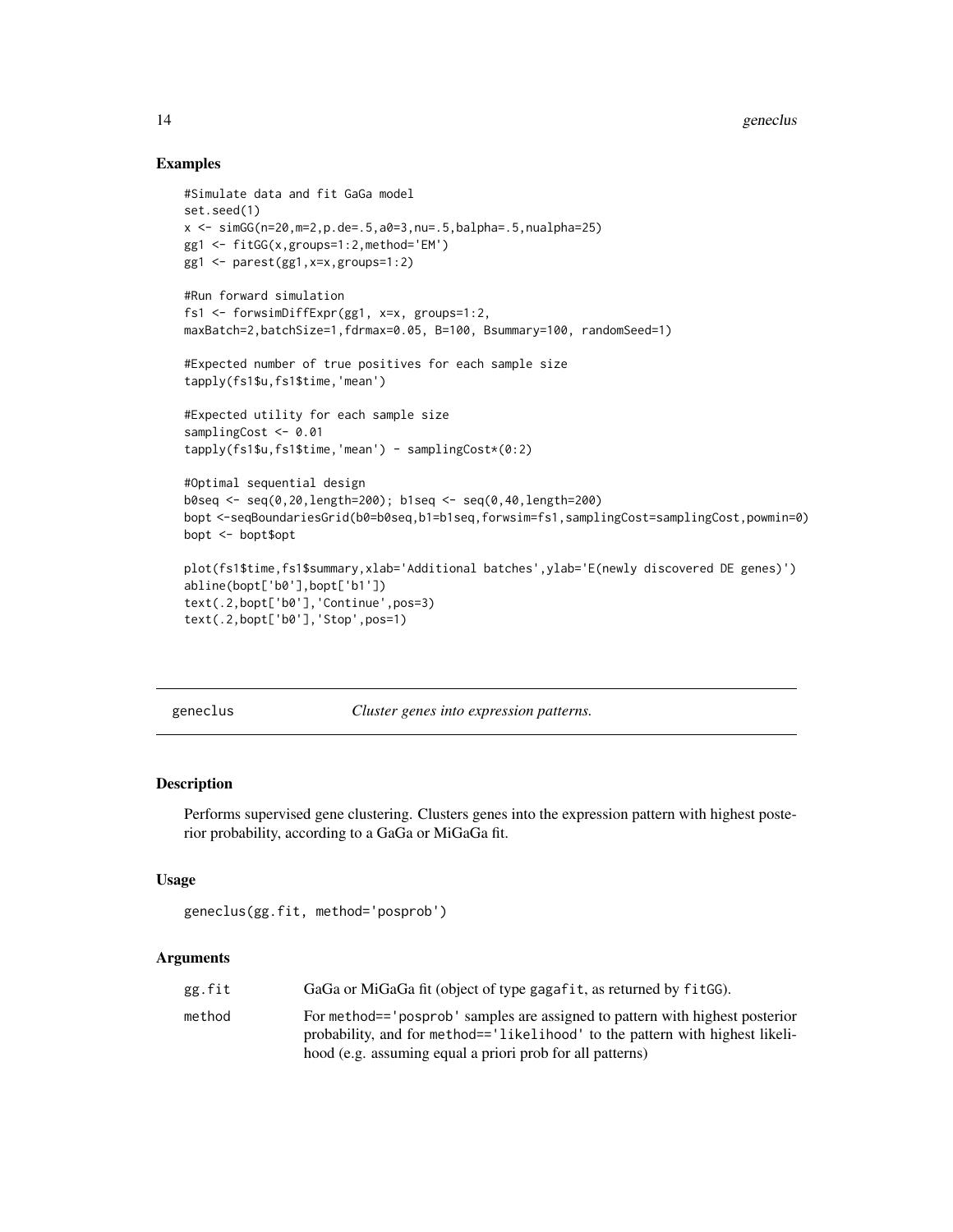#### <span id="page-14-0"></span>geneclus and the set of the set of the set of the set of the set of the set of the set of the set of the set of the set of the set of the set of the set of the set of the set of the set of the set of the set of the set of

### Details

Each gene is assigned to the pattern with highest posterior probability. This is similar to routine findgenes, which also assigns genes to the pattern with highest posterior probability, although findgenes applies an FDR-based correction i.e. tends to assign more genes to the null pattern of no differential expression.

#### Value

List with components:

| d       | Vector indicating the pattern that each gene is assigned to.  |
|---------|---------------------------------------------------------------|
| posprob | Vector with posterior probabilities of the assigned patterns. |

### Author(s)

David Rossell

### References

Rossell D. GaGa: a simple and flexible hierarchical model for microarray data analysis. [http:](http://rosselldavid.googlepages.com) [//rosselldavid.googlepages.com](http://rosselldavid.googlepages.com).

### See Also

[fitGG](#page-8-1), [parest](#page-16-1)

```
#Not run. Example from the help manual
#library(gaga)
#set.seed(10)
#n <- 100; m <- c(6,6)
#a0 <- 25.5; nu <- 0.109
#balpha <- 1.183; nualpha <- 1683
#probpat <- c(.95,.05)
#xsim <- simGG(n,m,p.de=probpat[2],a0,nu,balpha,nualpha)
#
#ggfit <- fitGG(xsim$x[,c(-6,-12)],groups,patterns=patterns,nclust=1)
#ggfit <- parest(ggfit,x=xsim$x[,c(-6,-12)],groups,burnin=100,alpha=.05)
#
#dclus <- geneclus(ggfit) #not use FDR correction
#dfdr <- findgenes(ggfit,xsim$x[,c(-6,-12)],groups,fdrmax=.05,parametric=TRUE) #use FDR correction
#table(dfdr$d,dclus$d) #compare results
```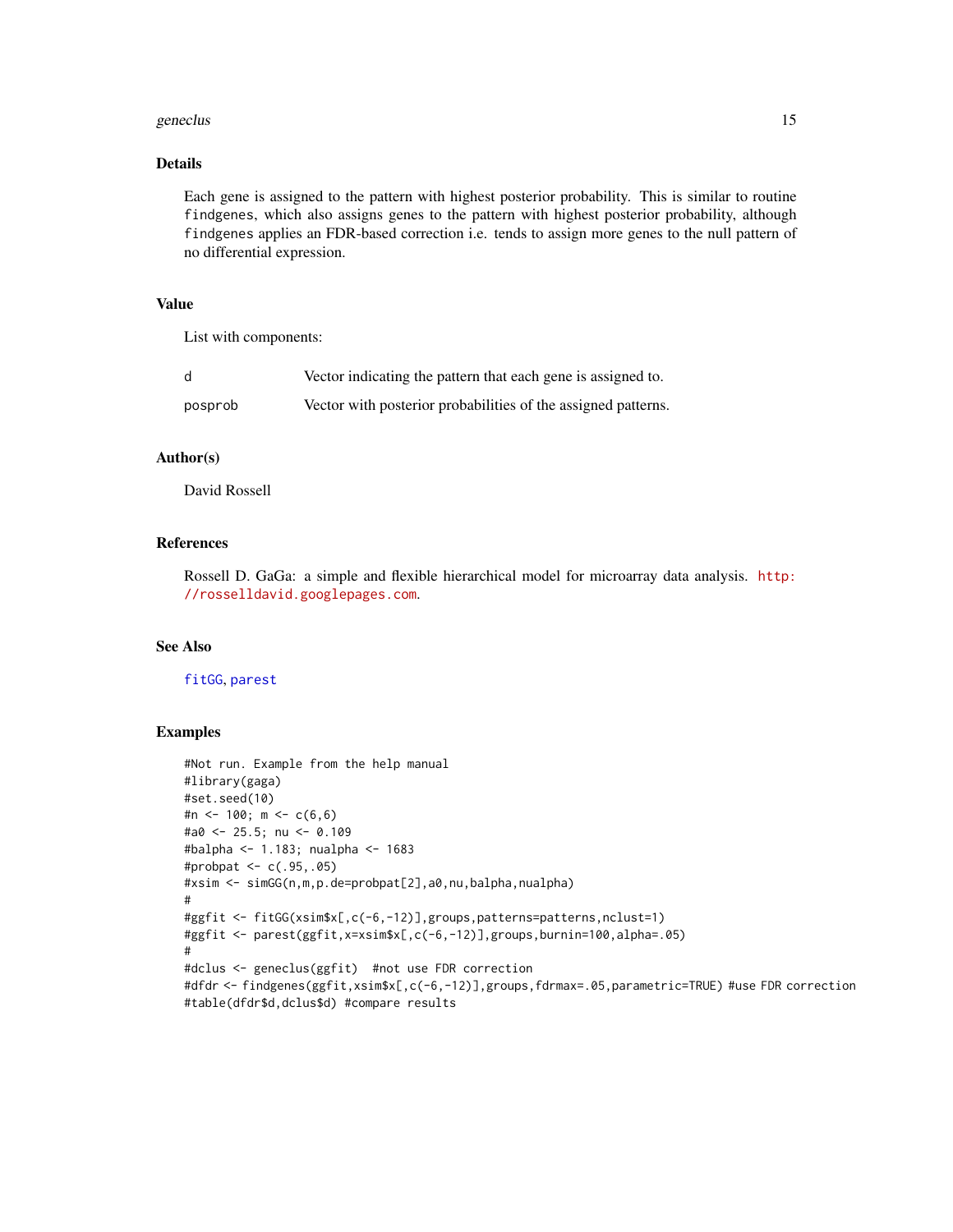<span id="page-15-0"></span>

### Description

Extracts the hyper-parameter estimates from a gagafit or nnfit object and puts them in a list.

#### Usage

getpar(fit)

#### Arguments

fit Object of class gagafit or nnfit.

### Details

This routine simply evaluates the component parest from a gagafit or nnfit object, which causes an error if this component is not available. This routine is used internally by a number of other routines.

#### Value

For gagafit objects, a list with components:

| a0       | Estimated value of hyper-parameter a0                  |
|----------|--------------------------------------------------------|
| nu       | Estimated value of hyper-parameter nu                  |
| balpha   | Estimated value of hyper-parameter balpha              |
| nualpha  | Estimated value of hyper-parameter nualpha             |
| probclus | Estimated cluster probabilities                        |
| probpat  | Estimated prior probability of each expression pattern |
|          |                                                        |

For nnfit objects, a vector with elements mu0, tau02, v0, sigma02, probclus and probpat. These are the hierarchical N(mu0,tau0^2) \* IG(.5\*v0,.5\*v0\*sigma0^2) prior parameter estimates.

#### Author(s)

David Rossell

### References

Rossell D. (2009) GaGa: a Parsimonious and Flexible Model for Differential Expression Analysis. Annals of Applied Statistics, 3, 1035-1051.

Yuan, M. and Kendziorski, C. (2006). A unified approach for simultaneous gene clustering and differential expression identification. Biometrics 62(4): 1089-1098.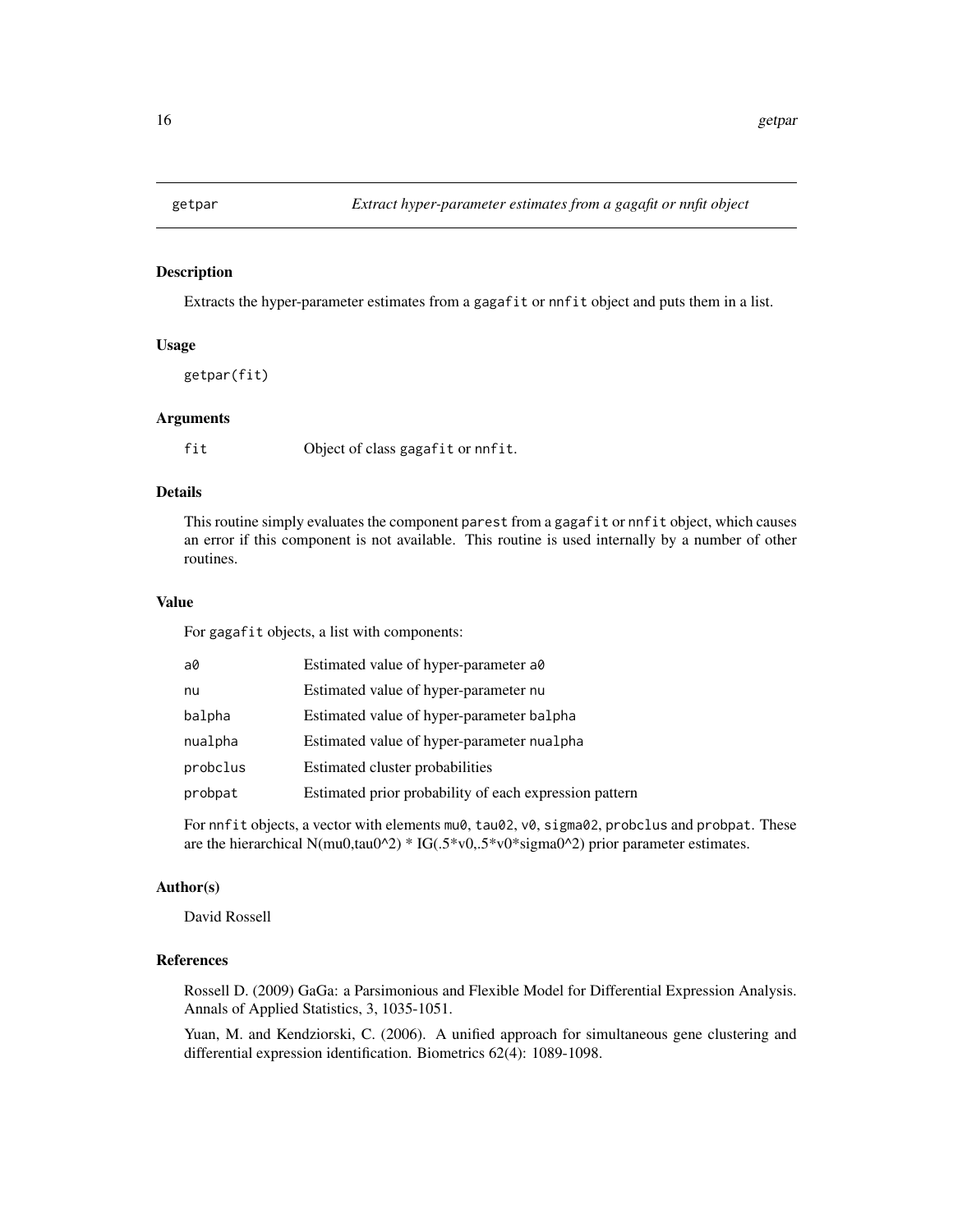#### <span id="page-16-0"></span>parest the contract of the contract of the contract of the contract of the contract of the contract of the contract of the contract of the contract of the contract of the contract of the contract of the contract of the con

### See Also

[fitGG](#page-8-1), [fitNN](#page-8-2), [parest](#page-16-1)

<span id="page-16-1"></span>

| parest | Parameter estimates and posterior probabilities of differential expres- |
|--------|-------------------------------------------------------------------------|
|        | sion for GaGa and MiGaGa model                                          |

### Description

Obtains parameter estimates and posterior probabilities of differential expression after a GaGa or MiGaGa model has been fit with the function fitGG.

#### Usage

parest(gg.fit, x, groups, burnin, alpha=.05)

### Arguments

| gg.fit       | GaGa or MiGaGa fit (object of type gagafit, as returned by fitGG).                                                                                                                                                                                                            |
|--------------|-------------------------------------------------------------------------------------------------------------------------------------------------------------------------------------------------------------------------------------------------------------------------------|
| $\mathsf{x}$ | Expression Set, expr Set, data frame or matrix containing the gene expression<br>measurements used to fit the model.                                                                                                                                                          |
| groups       | If x is of type Expression Set or expr Set, groups should be the name of the<br>column in $pData(x)$ with the groups that one wishes to compare. If x is a<br>matrix or a data frame, groups should be a vector indicating to which group<br>each column in x corresponds to. |
| burnin       | Number of MCMC samples to discard. Ignored if gg. fit was fit with the option<br>method=='EBayes'.                                                                                                                                                                            |
| alpha        | If gg. fit was fit with the option method== 'Bayes', parest also computes<br>1-alpha posterior credibility intervals.                                                                                                                                                         |

### Details

If gg.fit was fit via MCMC posterior sampling (option method=='Bayes'), parest discards the first burnin iterations and uses the rest to obtain point estimates and credibility intervals for the hyper-parameters. To compute posterior probabilities of differential expression the hyperparameters are fixed to their estimated value, i.e. not averaged over MCMC iterations.

### Value

An object of class gagafit, with components:

| parest | Hyper-parameter estimates.                                                                                                                     |
|--------|------------------------------------------------------------------------------------------------------------------------------------------------|
| mcmc   | Object of class mome with posterior draws for hyper-parameters. Only returned<br>if method=='Bayes'.                                           |
| lhood  | For method=='Bayes' it is the posterior mean of the log-likelihood. For method=='EBayes'<br>it is the log-likelihood evaluated at the maximum. |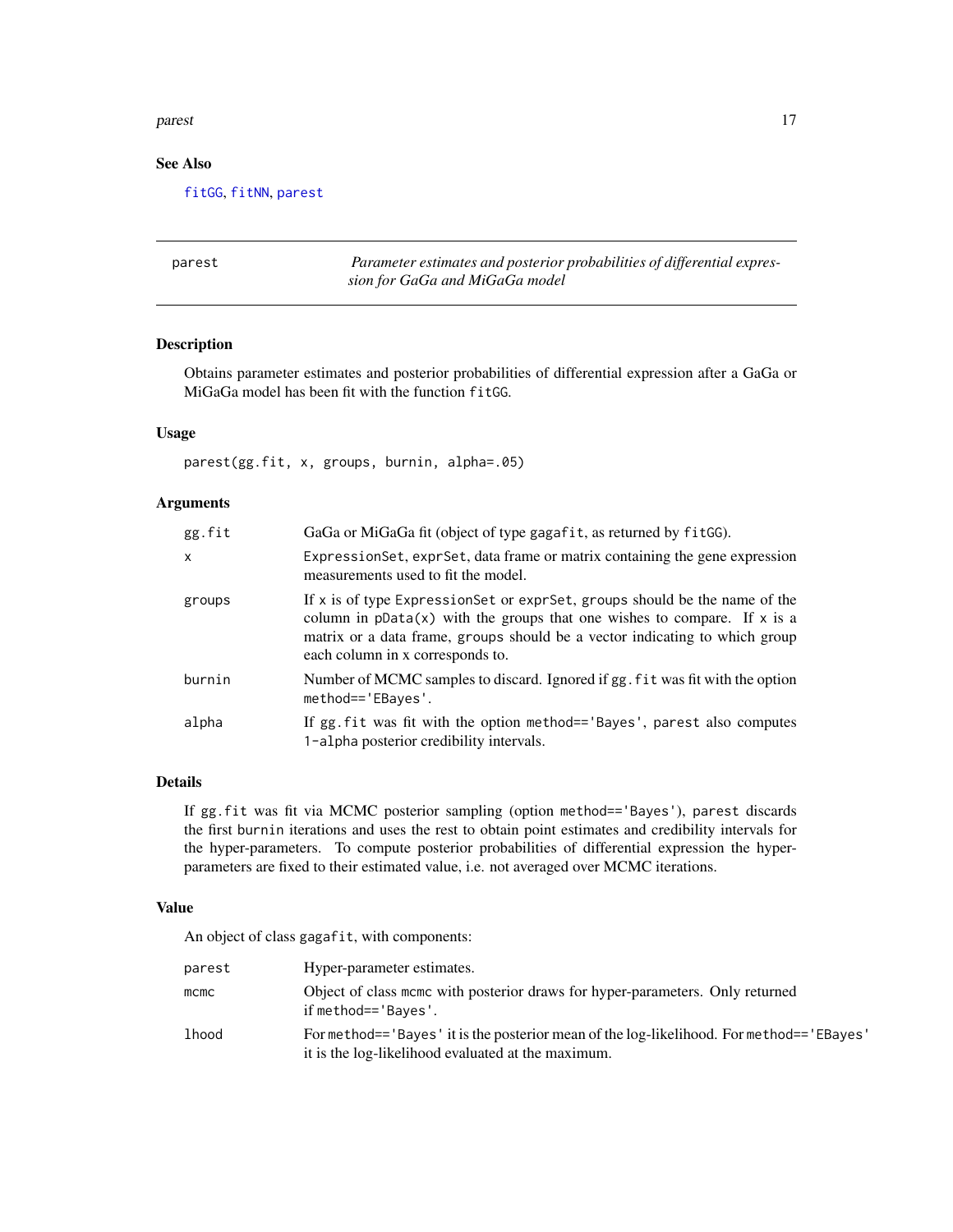<span id="page-17-0"></span>

| nclust   | Number of clusters.                                                                                                                                                                                                                                                 |
|----------|---------------------------------------------------------------------------------------------------------------------------------------------------------------------------------------------------------------------------------------------------------------------|
| patterns | Object of class gagahyp indicating which hypotheses (expression patterns) were<br>tested.                                                                                                                                                                           |
| pp       | Matrix with posterior probabilities of differential expression for each gene. Genes<br>are in rows and expression patterns are in columns (e.g. for 2 hypotheses, 1st<br>column is the probability of the null hypothesis and 2nd column for the alterna-<br>tive). |

#### Author(s)

David Rossell

#### References

Rossell D. GaGa: a simple and flexible hierarchical model for microarray data analysis. [http:](http://rosselldavid.googlepages.com) [//rosselldavid.googlepages.com](http://rosselldavid.googlepages.com).

#### See Also

[fitGG](#page-8-1) to fit a GaGa or MiGaGa model, [findgenes](#page-6-1) to find differentially expressed genes and [posmeansGG](#page-18-1) to obtain posterior expected expression values. [classpred](#page-3-1) performs class prediction.

#### Examples

```
#Not run
#library(EBarrays); data(gould)
#x <- log(exprs(gould)[,-1]) #exclude 1st array
#groups <- pData(gould)[-1,1]
#patterns <- rbind(rep(0,3),c(0,0,1),c(0,1,1),0:2) #4 hypothesis
#gg <- fitGG(x,groups,patterns,method='EBayes')
#gg
#gg <- parest(gg,x,groups)
#gg
```
<span id="page-17-1"></span>plotForwSim *Plot forward simulation trajectories*

#### Description

Produces plot to visualize simulated trajectories of the summary statistic as a function of the number of additional data batches, i.e. the output produced by forwsimDiffExpr.

#### Usage

plotForwSim(fs,xlab="Number of additional batches per group",ylab="Expected increase in True Positives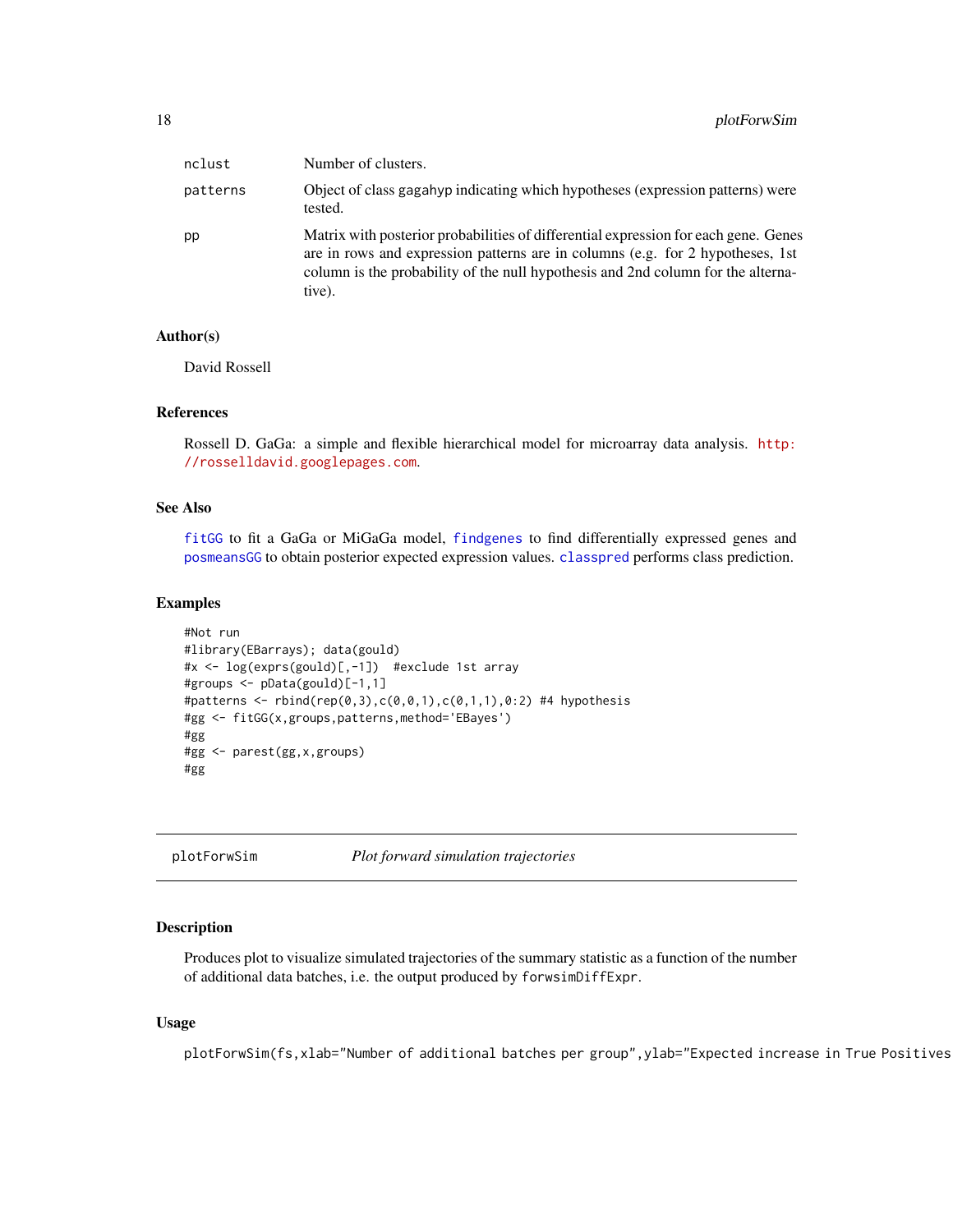### <span id="page-18-0"></span>posmeansGG 19

### Arguments

| fs   | Forward simulation results, as output by forwsimDiffExpr. |
|------|-----------------------------------------------------------|
| xlab | x-axis label                                              |
| ylab | y-axis label                                              |
| col  | line color                                                |
| lty  | line type                                                 |
|      | Other arguments to be passed to plot                      |

### Value

Produces a plot.

### Author(s)

David Rossell

### References

Rossell D., Mueller P. Sequential sample sizes for high-throughput hypothesis testing experiments. <http://sites.google.com/site/rosselldavid/home>.

### See Also

[forwsimDiffExpr](#page-11-1)

<span id="page-18-1"></span>posmeansGG *Gene-specific posterior means*

### Description

Computes posterior means for the gene expression levels using a GaGa or MiGaGa model.

### Usage

posmeansGG(gg.fit, x, groups, sel, underpattern)

| gg.fit | GaGa or MiGaGa fit (object of type gagafit, as returned by fitGG).                                                                                                                                                                                                            |
|--------|-------------------------------------------------------------------------------------------------------------------------------------------------------------------------------------------------------------------------------------------------------------------------------|
| x      | ExpressionSet, exprSet, data frame or matrix containing the gene expression<br>measurements used to fit the model.                                                                                                                                                            |
| groups | If x is of type Expression Set or expr Set, groups should be the name of the<br>column in $pData(x)$ with the groups that one wishes to compare. If x is a<br>matrix or a data frame, groups should be a vector indicating to which group<br>each column in x corresponds to. |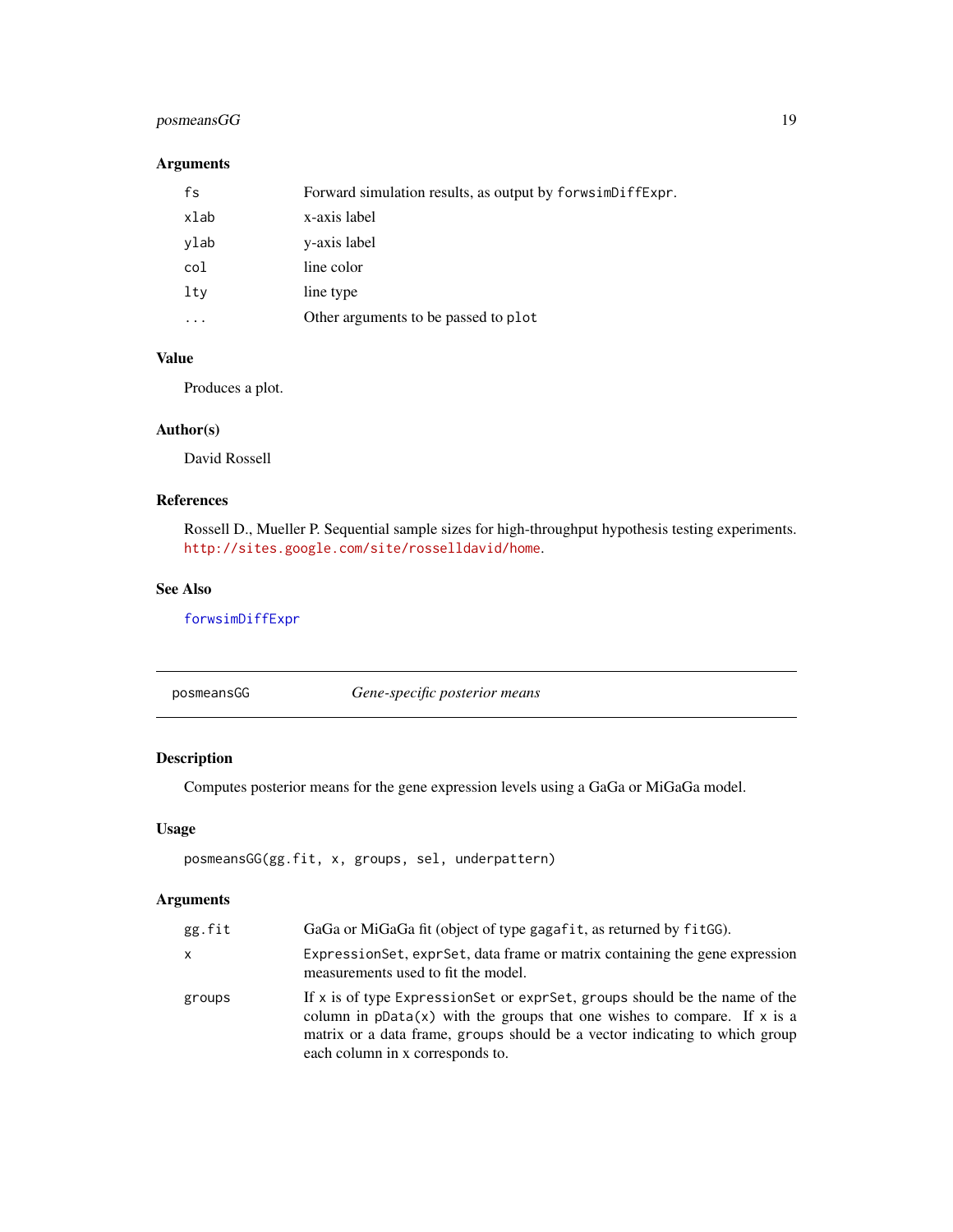<span id="page-19-0"></span>

| sel          | Numeric vector with the indexes of the genes we want to draw new samples<br>for (defaults to all genes). If a logical vector is indicated, it is converted to<br>$(1: nrow(x))$ [sel].                                                                                                                                                                                                                                                                             |
|--------------|--------------------------------------------------------------------------------------------------------------------------------------------------------------------------------------------------------------------------------------------------------------------------------------------------------------------------------------------------------------------------------------------------------------------------------------------------------------------|
| underpattern | Expression pattern assumed to be true (defaults to last pattern in gg. fit \$patterns).<br>Posterior means are computed under this pattern. For example, if only the null<br>pattern that all groups are equal and the full alternative that all groups are dif-<br>ferent are considered, underpattern=1 returns the posterior means under the<br>assumption that groups are different from each other (underpattern=0 returns)<br>the same mean for all groups). |

#### Details

The posterior distribution of the mean parameters actually depends on the gene-specific shape parameter(s), which is unknown. To speed up computations, a gamma approximation to the shape parameter posterior is used (see rcgamma for details) and the shape parameter is fixed to its mode a posteriori.

#### Value

Matrix with mean expression values a posteriori, for each selected gene and each group. Genes are in rows and groups in columns.

#### Author(s)

David Rossell

#### References

Rossell D. GaGa: a simple and flexible hierarchical model for microarray data analysis. [http:](http://rosselldavid.googlepages.com) [//rosselldavid.googlepages.com](http://rosselldavid.googlepages.com).

#### See Also

[fitGG](#page-8-1) for fitting GaGa and MiGaGa models, [parest](#page-16-1) for computing posterior probabilities of each expression pattern.

<span id="page-19-1"></span>powclasspred *Expected probability that a future sample is correctly classified.*

### Description

Estimates posterior expected probability that a future sample is correctly classified when performing class prediction. The estimate is obtained via Monte Carlo simulation from the posterior predictive.

#### Usage

```
powclasspred(gg.fit, x, groups, prgroups, v0thre=1, ngene=100, B=100)
```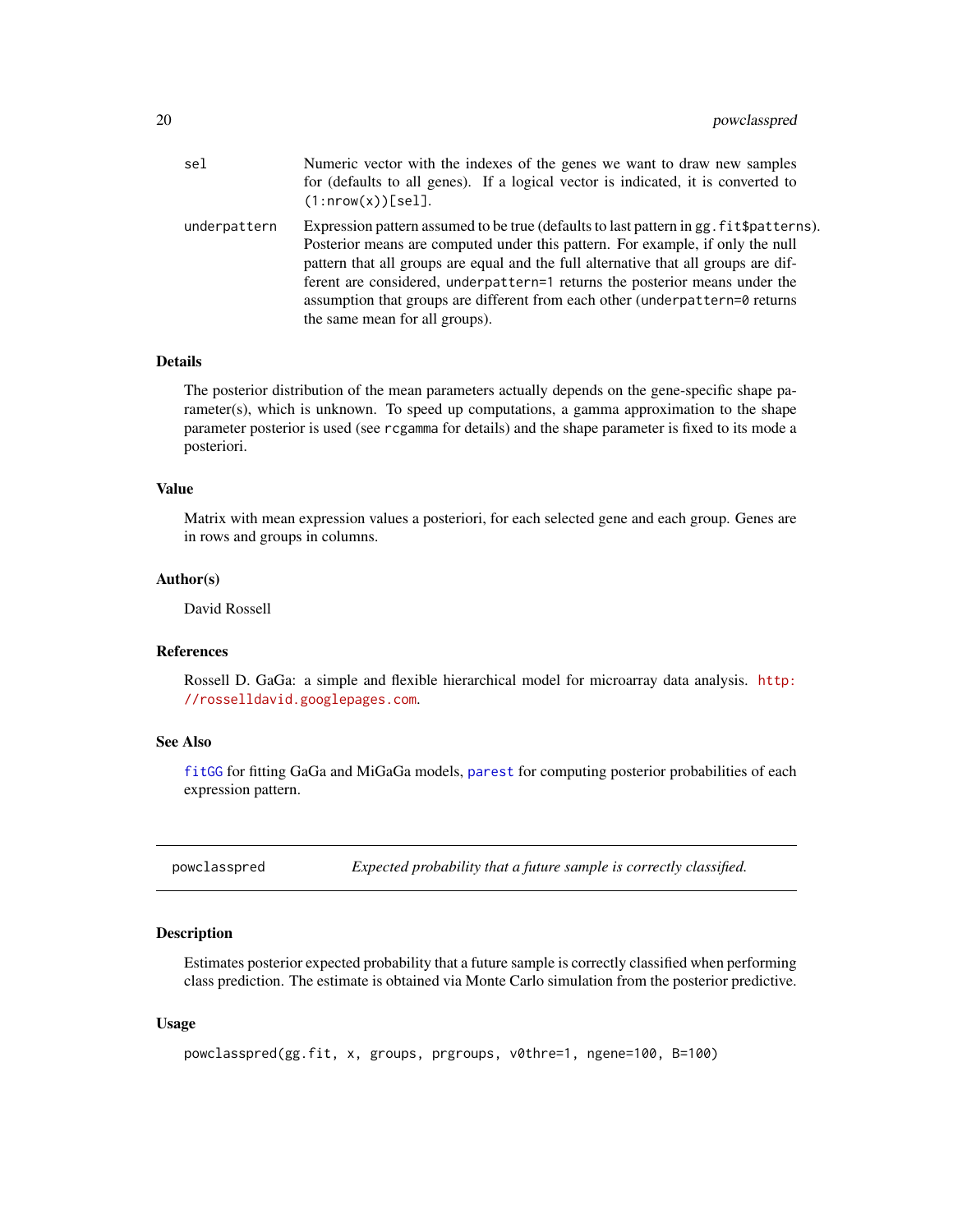### powclasspred 21

#### Arguments

| gg.fit       | GaGa or MiGaGa fit (object of type gagafit, as returned by fitGG).                                                                                                                                                                                                            |
|--------------|-------------------------------------------------------------------------------------------------------------------------------------------------------------------------------------------------------------------------------------------------------------------------------|
| $\mathsf{x}$ | ExpressionSet, exprSet, data frame or matrix containing the gene expression<br>measurements used to fit the model.                                                                                                                                                            |
| groups       | If x is of type Expression Set or expr Set, groups should be the name of the<br>column in $pData(x)$ with the groups that one wishes to compare. If x is a<br>matrix or a data frame, groups should be a vector indicating to which group<br>each column in x corresponds to. |
| prgroups     | Vector specifying prior probabilities for each group. Defaults to equally proba-<br>ble groups.                                                                                                                                                                               |
| v0thre       | Only genes with posterior probability of being equally expressed below v0thre<br>are used.                                                                                                                                                                                    |
| ngene        | Number of genes to use to build the classifier. Genes with smaller probability of<br>being equally expressed are selected first.                                                                                                                                              |
| B            | Number of Monte Carlo samples to be used.                                                                                                                                                                                                                                     |

#### Details

The routine simulates future samples (microarrays) from the posterior predictive distribution of a given group (e.g. control/cancer). Then it computes the posterior probability that the new sample belongs to each of the groups and classifies the sample into the group with highest probability. This process is repeated B times, and the proportion of correctly classified samples is reported for each group. The standard error is obtained via the usual normal approximation (i.e. SD/B). The overall probability of correct classification is also provided (i.e. for all groups together), but using a more efficient variant of the algorithm. Instead of reporting the observed proportion of correctly classified samples, it reports the expected proportion of correctly classified samples (i.e. the average posterior probability of the class that the sample is assigned to).

### Value

List with components:

| ccall   | Estimated expected probability of correctly classifying a future sample.                    |
|---------|---------------------------------------------------------------------------------------------|
| seccall | Estimated standard error of ccall.                                                          |
| ccgroup | Vector with the estimated probability of correctly classifying a sample from each<br>group. |
| segroup | Estimated standard error of cogroup.                                                        |

### Author(s)

David Rossell

#### References

Rossell D. GaGa: a simple and flexible hierarchical model for microarray data analysis. [http:](http://rosselldavid.googlepages.com) [//rosselldavid.googlepages.com](http://rosselldavid.googlepages.com).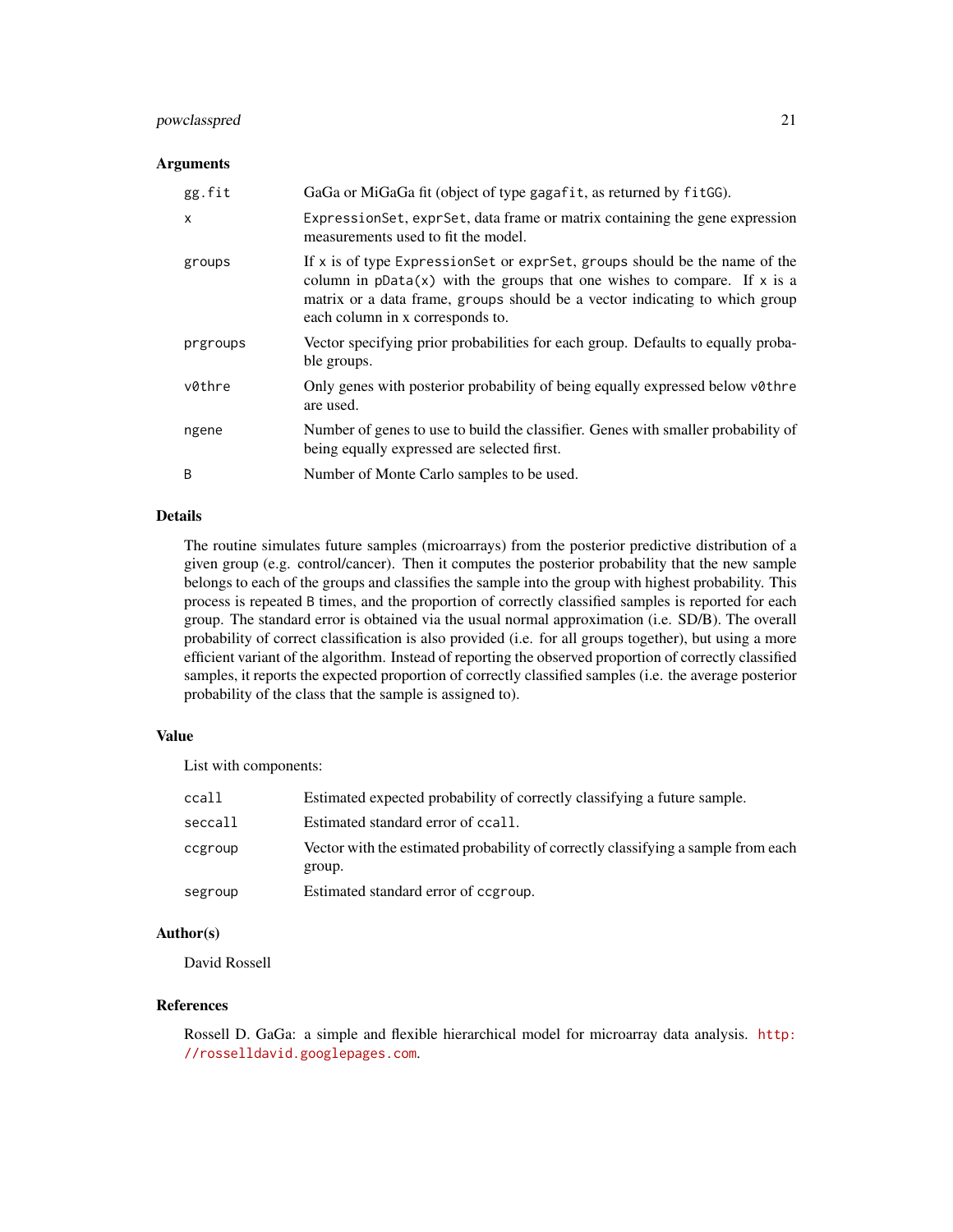### <span id="page-21-0"></span>See Also

[classpred](#page-3-1), [fitGG](#page-8-1), [parest](#page-16-1). See [powfindgenes](#page-21-1) for differential expression power calculations.

<span id="page-21-1"></span>powfindgenes *Power computations for differential expression*

### Description

powfindgenes evaluates the posterior expected number of true positives (e.g. true gene discoveries) if one were to obtain an additional batch of data. It uses either a GaGa or a normal-normal model fit on a pilot data set.

#### Usage

```
powfindgenes(fit, x, groups, batchSize = 1, fdrmax = 0.05, genelimit,
v0thre = 1, B = 1000, mc.cores=1)
```

| fit       | GaGa/MiGaGa or normal-normal model fit using pilot data x. It must be an<br>object either of type gagafit (see fitGG) or nnfit (see fitNN).                                                                                                                                 |
|-----------|-----------------------------------------------------------------------------------------------------------------------------------------------------------------------------------------------------------------------------------------------------------------------------|
| $\times$  | Expression Set, expr Set, data frame or matrix containing the gene expression<br>measurements used to fit the model.                                                                                                                                                        |
| groups    | If x is of type ExpressionSet or exprSet, groups should be the name of the<br>column in $pData(x)$ with the groups that one wishes to compare. If x is a<br>matrix or a data frame, groups should be a vector indicating to which group<br>each column in x corresponds to. |
| batchSize | Number of additional samples to obtain per group.                                                                                                                                                                                                                           |
| fdrmax    | Upper bound on FDR                                                                                                                                                                                                                                                          |
| genelimit | Only the genelimit genes with the lowest probability of being equally ex-<br>pressed across all groups will be simulated. Setting this limit can significantly<br>increase the computational speed.                                                                         |
| v0thre    | Only genes with posterior probability of being equally expressed < v0thre will<br>be simulated. Setting this limit can significantly increase the computational<br>speed.                                                                                                   |
| B         | Number of simulations from the GaGa predictive distribution to be used to esti-<br>mate the posterior expected number of true positives.                                                                                                                                    |
| mc.cores  | If multicore package is available, mc. cores indicates the number of cores to<br>use for parallel computing. Currently only used when fit is of class nnfit.                                                                                                                |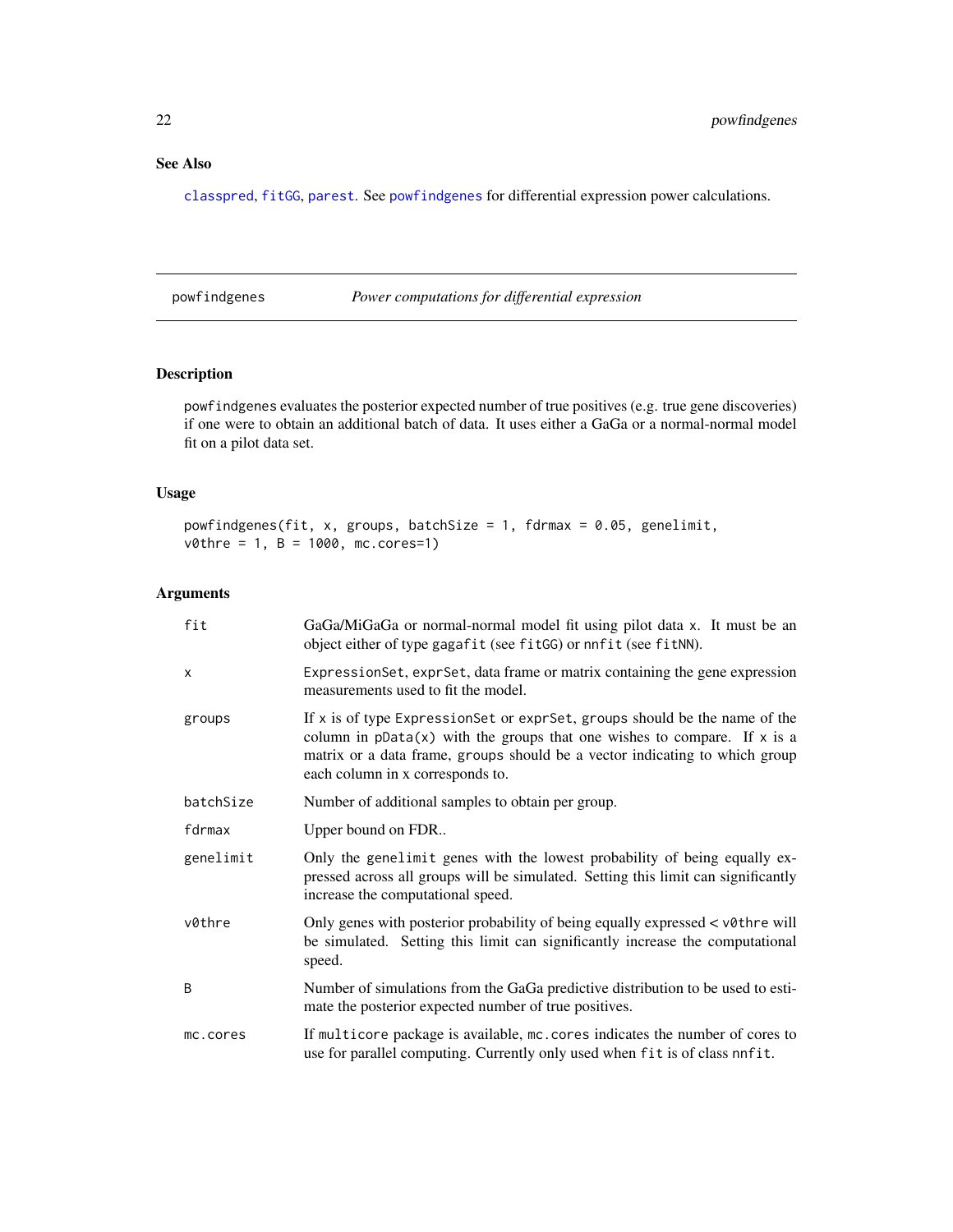### <span id="page-22-0"></span>powfindgenes 23

### Details

The routine simulates data from the posterior predictive distribution of a GaGa or normal-normal model. That is, first it simulates parameter values (differential expression status, mean expression levels etc.) from the posterior distribution. Then it simulates data using the parameter values drawn from the posterior. Finally the simulated data is used to determine the differential status of each gene, controlling the Bayesian FDR at the fdrmax level, as implemented in findgenes. As the differential expression status is known for each gene, one can evaluate the number of true discoveries in the reported gene list.

In order to improve speed, hyper-parameters are not re-estimated when computing posterior probabilities for the posterior predictive simulated data.

#### Value

| Posterior expected number of true positives (as estimated by the sample mean<br>of B simulations) |
|---------------------------------------------------------------------------------------------------|
| Standard error of the estimate i.e. SD of the simulations/sqrt( $B$ )                             |

#### Author(s)

David Rossell

### References

Rossell D. GaGa: a simple and flexible hierarchical model for microarray data analysis. [http:](http://rosselldavid.googlepages.com) [//rosselldavid.googlepages.com](http://rosselldavid.googlepages.com).

### See Also

[findgenes](#page-6-1), [fitGG](#page-8-1), [fitNN](#page-8-2), [parest](#page-16-1). See [powclasspred](#page-19-1) for power calculations for sample classification.

```
#Simulate data and fit GaGa model
set.seed(1)
x \le -\sin(G(n=20, m=2, p.de=.5, a0=3, nu=.5, balpha=.5, nualpha=.25)gg1 <- fitGG(x,groups=1:2,method='EM')
gg1 <- parest(gg1,x=x,groups=1:2)
```

```
#Expected nb of TP for 1 more sample per group
powfindgenes(gg1,x=x,groups=1:2,batchSize=1,fdrmax=.05)$m
```

```
#Expected nb of TP for 10 more samples per group
powfindgenes(gg1,x=x,groups=1:2,batchSize=10,fdrmax=.05)$m
```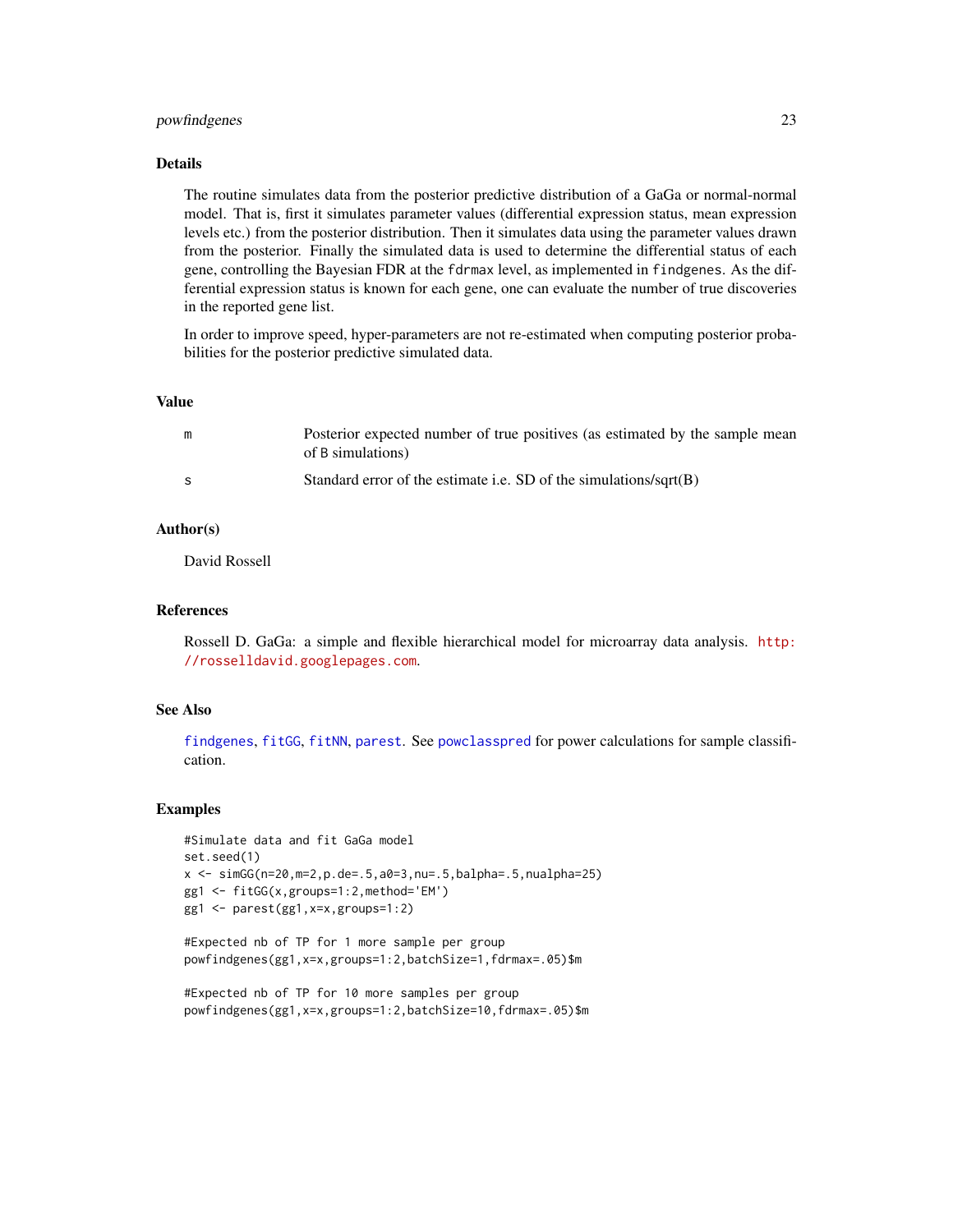<span id="page-23-0"></span>

### Description

Prints an object of class gagaclus, which contains the result of clustering genes into expression patterns.

### Usage

## S3 method for class 'gagaclus'  $print(x, \ldots)$ 

#### Arguments

|          | Object of type gagaclus.                                       |
|----------|----------------------------------------------------------------|
| $\cdots$ | Other arguments to be passed on to the generic print function. |

### Value

Displays the expression patterns and the number of genes classified into each of them.

#### Author(s)

David Rossell

### References

Rossell D. GaGa: a simple and flexible hierarchical model for microarray data analysis. [http:](http://rosselldavid.googlepages.com) [//rosselldavid.googlepages.com](http://rosselldavid.googlepages.com).

### See Also

[fitGG](#page-8-1), [geneclus](#page-13-1)

print.gagafit *Print an object of class gagafit or nnfit*

### Description

Prints an object of class gagafit (as returned by fitGG or parest) or class nnfit. Provides general information and hyper-parameter estimates, if available.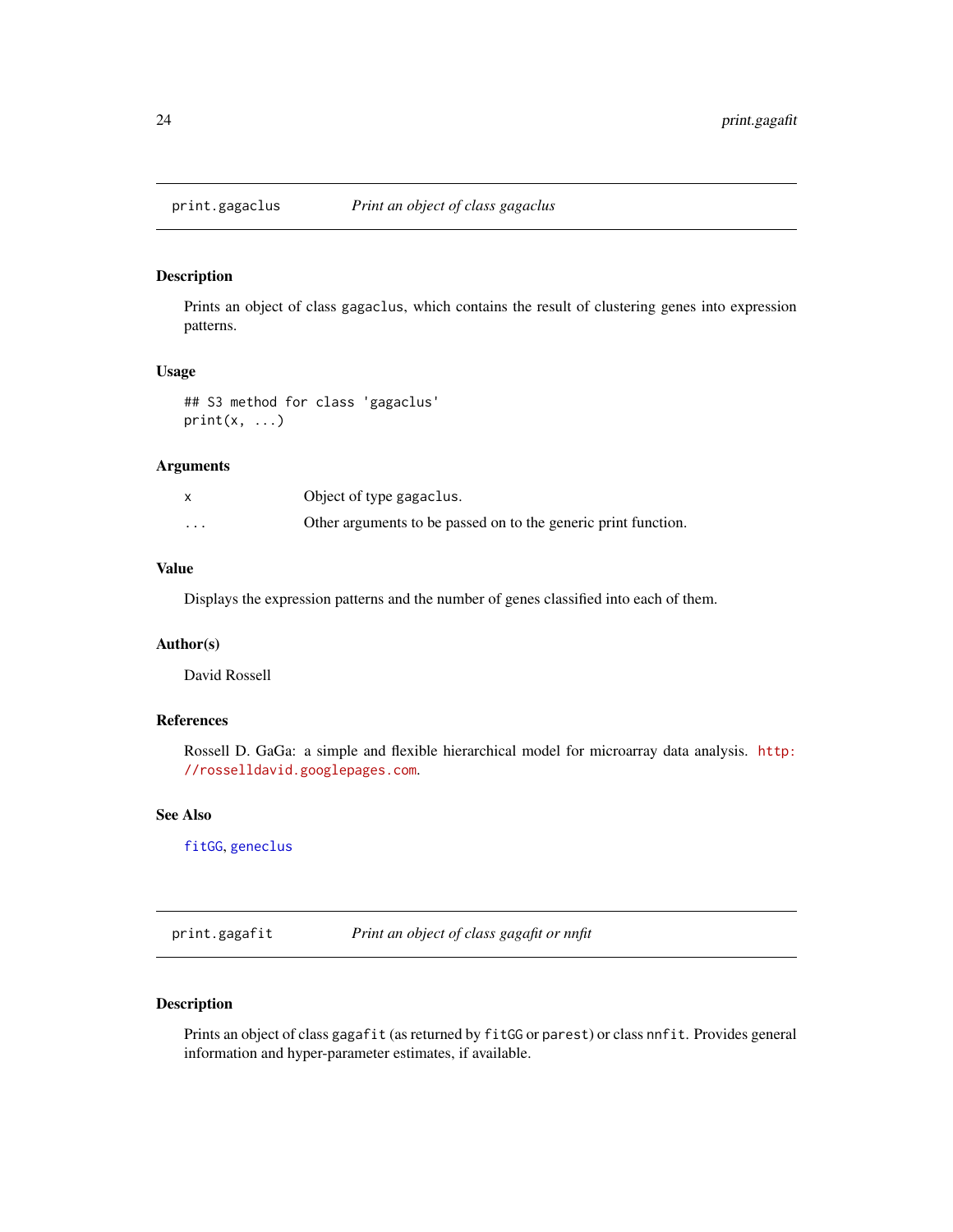### <span id="page-24-0"></span>print.gagahyp 25

### Usage

```
## S3 method for class 'gagafit'
print(x, \ldots)## S3 method for class 'nnfit'
print(x, \ldots)
```
### Arguments

|          | Object of type gagafit or nnfit.                               |
|----------|----------------------------------------------------------------|
| $\cdots$ | Other arguments to be passed on to the generic print function. |

### Details

fitGG does not create a complete gagafit object. The complete object is returned by parest, which computes the posterior probabilities of differential expression and obtain hyper-parameter estimates (these are only provided by fitGG when the option method='EBayes' is used).

### Value

Prints number of genes, hypotheses, details about the model fitting and hyper-parameter estimates (when available).

### Author(s)

David Rossell

### See Also

[fitGG](#page-8-1), [fitNN](#page-8-2), [parest](#page-16-1)

print.gagahyp *Print an object of class gagahyp*

### Description

Prints an object of class gagahyp, which contains information on the hypotheses (expression patterns) from a GaGa or MiGaGa model.

### Usage

```
## S3 method for class 'gagahyp'
print(x, probpat=NA, ...)
```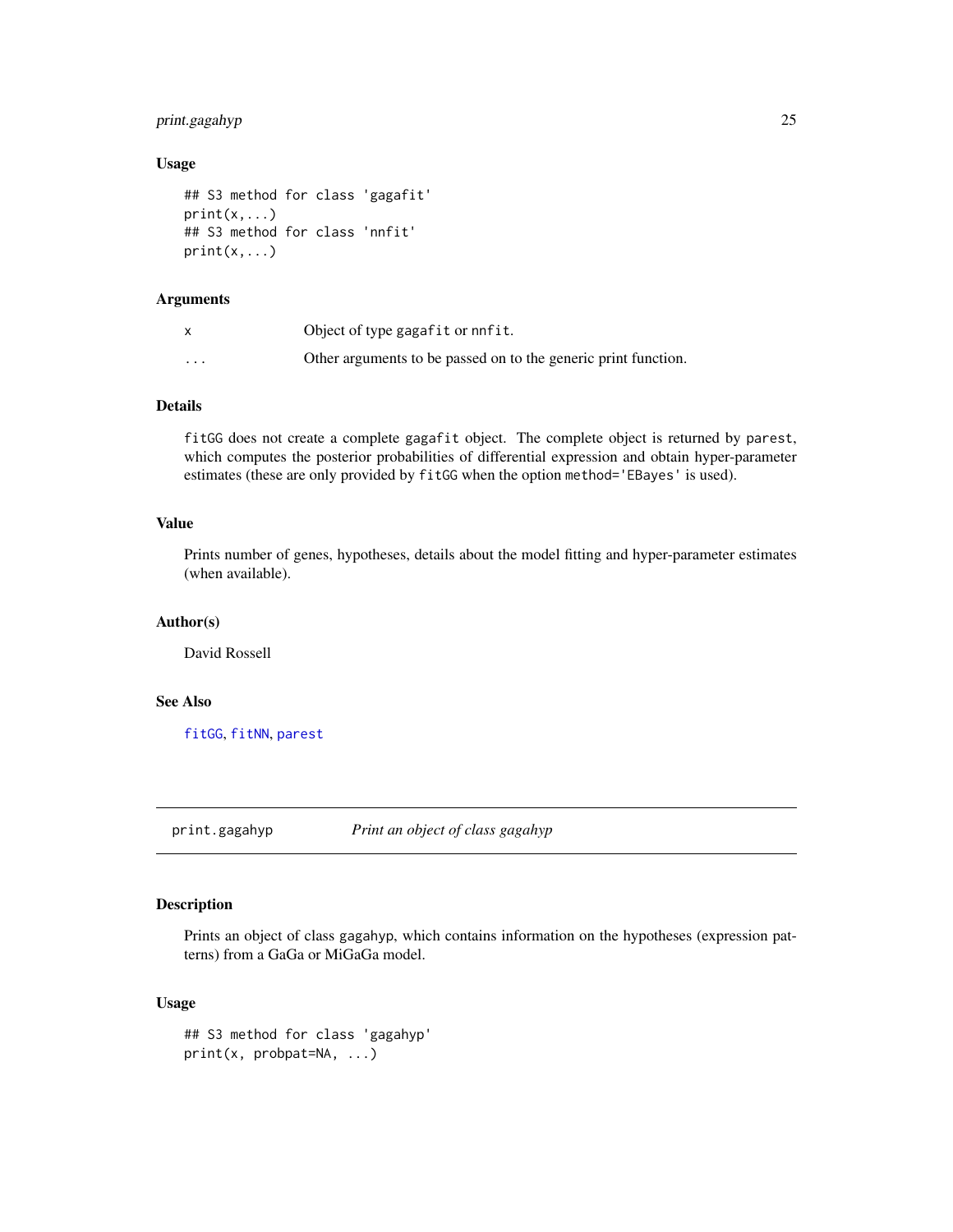#### <span id="page-25-0"></span>Arguments

| X        | Object of type gagahyp.                                                                                                            |
|----------|------------------------------------------------------------------------------------------------------------------------------------|
| probpat  | Vector with either estimated probabilities of each hypothesis, or with number of<br>genes classified into each expression pattern. |
| $\cdots$ | Other arguments to be passed on to the generic print function.                                                                     |

### Value

Prints hypotheses. When available, also displays estimated proportion of genes following each expression pattern or the number of genes classified into each expression pattern.

#### Author(s)

David Rossell

#### References

Rossell D. GaGa: a simple and flexible hierarchical model for microarray data analysis. [http:](http://rosselldavid.googlepages.com) [//rosselldavid.googlepages.com](http://rosselldavid.googlepages.com).

### See Also

[fitGG](#page-8-1), [geneclus](#page-13-1)

<span id="page-25-1"></span>

| seqBoundariesGrid | Evaluate expected utility for parametric sequential stopping bound- |
|-------------------|---------------------------------------------------------------------|
|                   | aries.                                                              |

### Description

Estimate the expected utility for sequential boundaries parameterized by (b0,b1). Expected utility is estimated on a grid of (b0,b1) values based on a forward simulation output such as that generated by the function forwsimDiffExpr.

### Usage

```
seqBoundariesGrid(b0, b1, forwsim, samplingCost, powmin = 0, f = "linear", ineq = "less")
```

| b0             | Vector with b0 values. Expected utility is evaluated for a grid defined by all<br>combinations of (b0,b1) values.                                                                                                                                    |
|----------------|------------------------------------------------------------------------------------------------------------------------------------------------------------------------------------------------------------------------------------------------------|
| b <sub>1</sub> | Vector with b1 values.                                                                                                                                                                                                                               |
| forwsim        | data, frame with forward simulation output, such as that returned by the func-<br>tion forwsimDiffExpr. It must have columns named simid, time, u, fdr, fnr,<br>power and summary. See forwsimDiffExpr for details on the meaning of each<br>column. |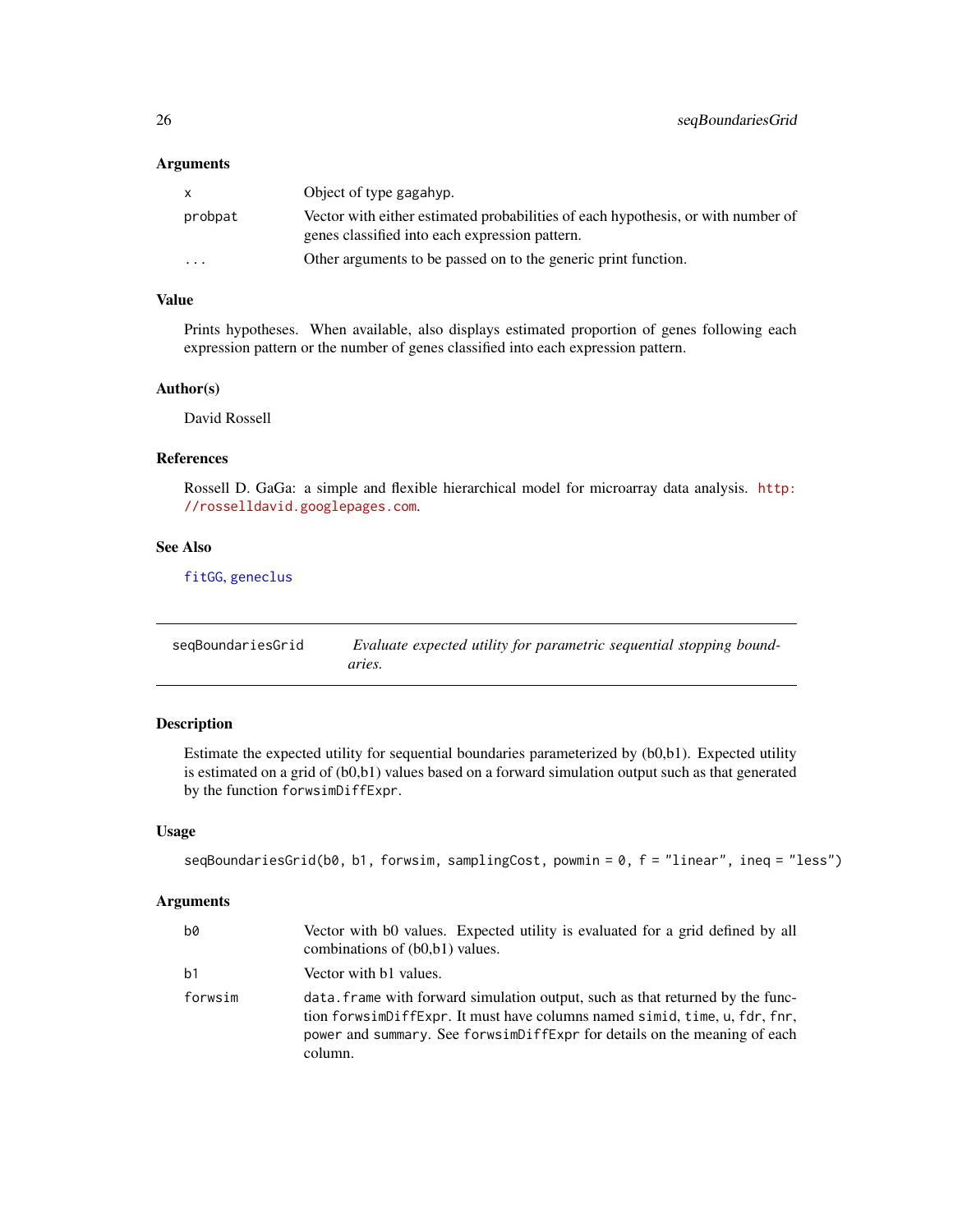| samplingCost | Cost of obtaining one more data batch, in terms of the number of new truly<br>differentially expressed discoveries that would make it worthwhile to obtain one<br>more data batch.                                                                                                                                                                                                      |
|--------------|-----------------------------------------------------------------------------------------------------------------------------------------------------------------------------------------------------------------------------------------------------------------------------------------------------------------------------------------------------------------------------------------|
| powmin       | Constraint on power. Optimization chooses the optimal b0, b1 satisfying power>=powermin<br>$(i$ f such b $\theta$ , b $\theta$ exists).                                                                                                                                                                                                                                                 |
|              | Parametric form for the stopping boundary. Currently only 'linear' and 'invsqrt'<br>are implemented. For 'linear', the boundary is b0+b1*time. For 'invsqrt', the<br>boundary is b0+b1/sqrt(time), where time is the sample size measured as<br>number of batches.                                                                                                                      |
| ineg         | For ineq=='less' the trial stops when summary is below the stopping boundary.<br>This is appropriate whenever summary measures the potential benefit of obtain-<br>ing one more data batch. For ineq=='greater' the trial stops when summary is<br>above the stopping boundary. This is approapriate whenever summary measures<br>the potential costs of obtaining one more data batch. |

### Details

Intuitively, the goal is to stop collecting new data when the expected benefit of obtaining one more data batch is small, i.e. below a certain boundary. We consider two simple parametric forms for such a boundary (linear and inverse square root), which allows to easily evaluate the expected utility for each boundary within a grid of parameter values. The optimal boundary is defined by the parameter values achieving the largest expected utility, restricted to parameter values with an estimated power greater or equal than powmin. Here power is defined as the expected number of true discoveries divided by the expected number of differentially expressed entities.

The routine evaluates the expected utility, as well as expected FDR, FNR, power and sample size for each specified boundary, and also reports the optimal boundary.

#### Value

A list with two components:

| opt  | Vector with optimal stopping boundary $(b)$ , estimated expected utility $(u)$ , false<br>discovery rate (fdr), false negative rate (fnr), power (power) and the expected<br>sample size measured as the number of batches (time).                   |
|------|------------------------------------------------------------------------------------------------------------------------------------------------------------------------------------------------------------------------------------------------------|
| grid | data. Frame with all evaluated boundaries (columns $b\theta$ and $b\theta$ ) and their respec-<br>tive estimated expected utility, false discovery rate, false negative rate, power<br>and expected sample size (measured as the number of batches). |

### Author(s)

David Rossell.

### References

Rossell D., Mueller P. Sequential sample sizes for high-throughput hypothesis testing experiments. <http://sites.google.com/site/rosselldavid/home>.

Rossell D. GaGa: a simple and flexible hierarchical model for microarray data analysis. Annals of Applied Statistics, 2009, 3, 1035-1051.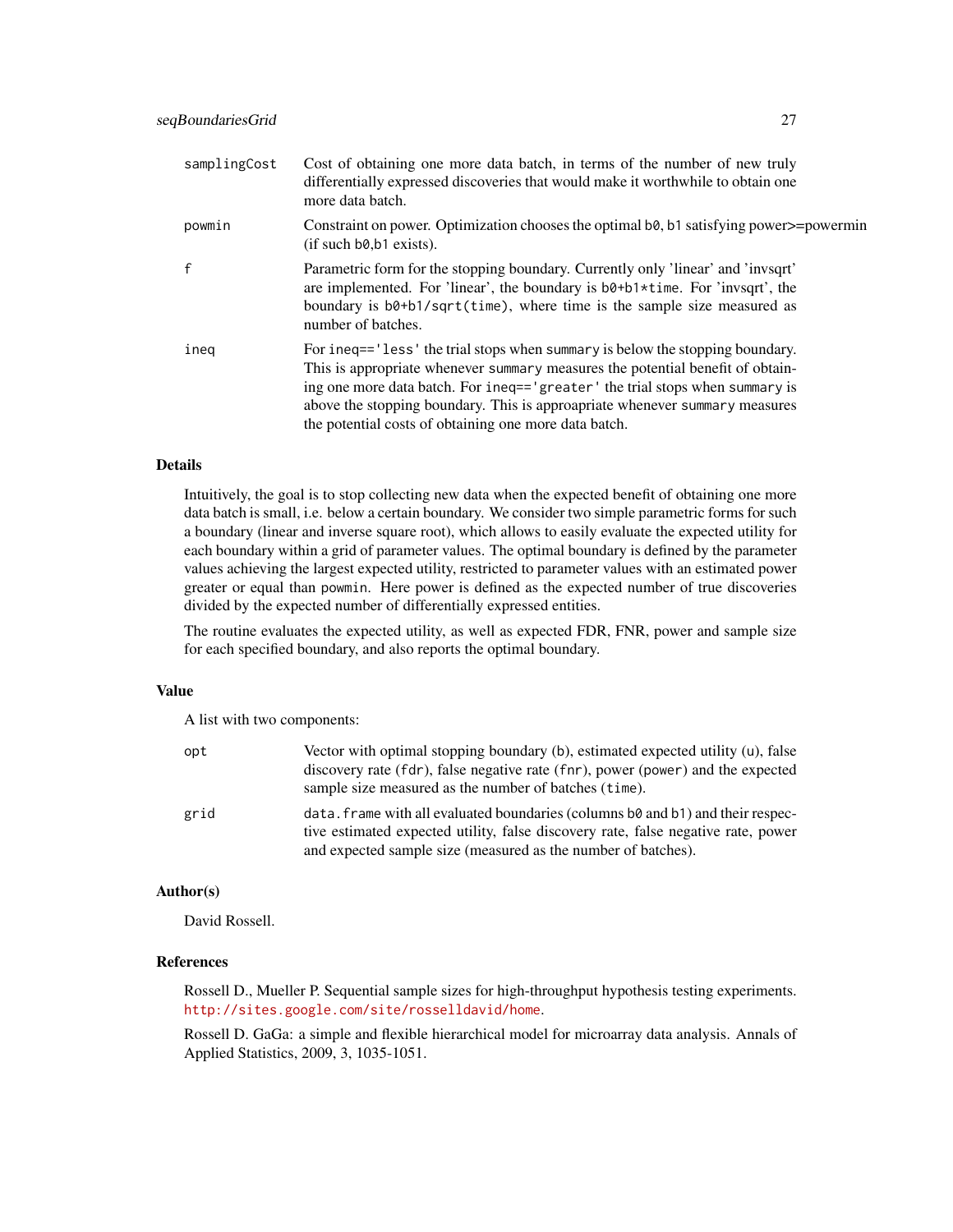<span id="page-27-0"></span>28 simGG  $\sim$  5.1 singlet  $\sim$  5.1 singlet  $\sim$  5.1 singlet  $\sim$  5.1 singlet  $\sim$  5.1 singlet  $\sim$  5.1 singlet  $\sim$  5.1 singlet  $\sim$  5.1 singlet  $\sim$  5.1 singlet  $\sim$  5.1 singlet  $\sim$  5.1 singlet  $\sim$  5.1 singlet  $\sim$  5.1

### See Also

[forwsimDiffExpr](#page-11-1)

<span id="page-27-1"></span>simGG *Prior predictive simulation*

### Description

simGG simulates parameters and data from the prior-predictive of GaGa/ MiGaGa models with several groups, fixing the hyper-parameters.

simLNN simulates from a log-normal normal with gene-specific variances (LNNMV in package EBarrays). simNN returns the log observations.

#### Usage

```
simGG(n, m, p.de=.1, a0, nu, balpha, nualpha, equalcv = TRUE, probclus
= 1, a = NA, l = NA, useal = FALSE)
simLNN(n, m, p.de=0.1, mu0, tau0, v0, sigma0)
```
simNN(n, m, p.de=0.1, mu0, tau0, v0, sigma0)

| n               | Number of genes.                                                                                                                                                                                                 |
|-----------------|------------------------------------------------------------------------------------------------------------------------------------------------------------------------------------------------------------------|
| m               | Vector indicating number of observations to be simulated for each group.                                                                                                                                         |
| p.de            | Probability that a gene is differentially expressed.                                                                                                                                                             |
| a0, nu          | Mean expression for each gene is generated from $1/r$ gamma $(a\theta, a\theta/nu)$ if probclus<br>is of length 1, and from a mixture if length (probclus) > 1.                                                  |
| balpha, nualpha |                                                                                                                                                                                                                  |
|                 | Shape parameter for each gene is generated from rgamma (balpha, balpha/nualpha).                                                                                                                                 |
| equalcy         | If equal cv==TRUE the shape parameter is simulated to be constant across groups.                                                                                                                                 |
| probclus        | Vector with the probability of each component in the mixture. Set to 1 for the<br>GaGa model.                                                                                                                    |
| a, 1            | Optionally, if useal==TRUE the parameter values are not generated, only the data<br>is generated. a is a matrix with the shape parameters of each gene and group and<br>1 is a matrix with the mean expressions. |
| useal           | For useal==TRUE the parameter values specified in a and 1 are used, instead of<br>being generated.                                                                                                               |
| mu0, tau0       | Gene-specific means arise from N(mu0,tau0^2)                                                                                                                                                                     |
| v0, sigma0      | Gene-specific variances arise from IG( $.5*$ nu0 $, .5*$ nu0 $*$ sigma0 $^{\wedge}2)$                                                                                                                            |
|                 |                                                                                                                                                                                                                  |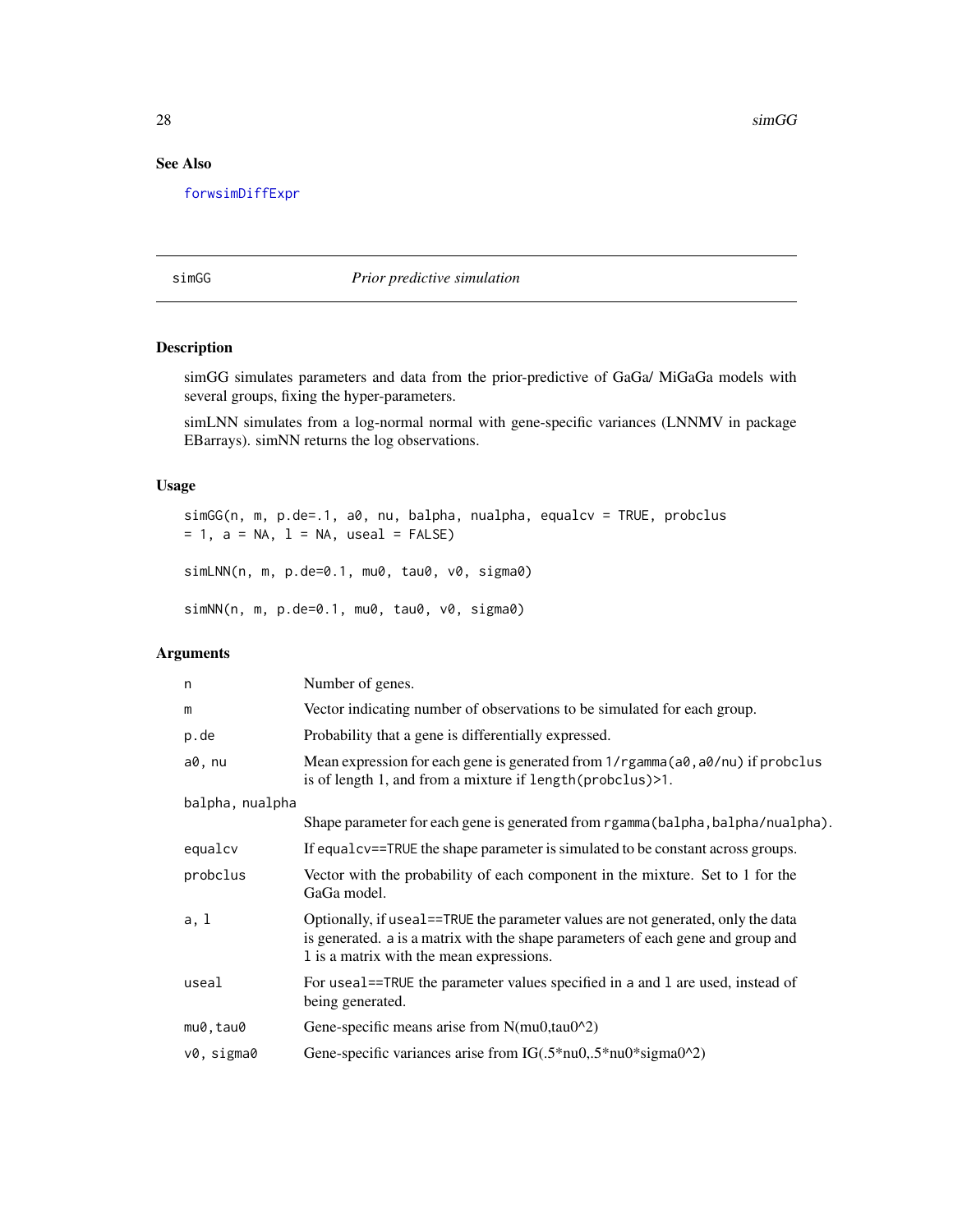#### <span id="page-28-0"></span> $\text{simGG}$  29

### Details

For the GaGa model, the shape parameters are actually drawn from a gamma approximation to their posterior distribution. The function rcgamma implements this approximation.

### Value

Object of class 'ExpressionSet'. Expression values can be accessed via exprs(object) and the parameter values used to generate the expression values can be accessed via fData(object).

### Note

Currently, the routine only implements prior predictive simulation for the 2 hypothesis case.

#### Author(s)

David Rossell

### References

Rossell D. (2009) GaGa: a Parsimonious and Flexible Model for Differential Expression Analysis. Annals of Applied Statistics, 3, 1035-1051.

Yuan, M. and Kendziorski, C. (2006). A unified approach for simultaneous gene clustering and differential expression identification. Biometrics 62(4): 1089-1098.

### See Also

[simnewsamples](#page-29-1) to simulate from the posterior predictive, [checkfit](#page-2-1) for graphical posterior predictive checks.

```
#Not run. Example from the help manual
#library(gaga)
#set.seed(10)
#n <- 100; m <- c(6,6)
#a0 <- 25.5; nu <- 0.109
#balpha <- 1.183; nualpha <- 1683
#probpat <- c(.95,.05)
#xsim <- simGG(n,m,p.de=probpat[2],a0,nu,balpha,nualpha)
#
#plot(density(xsim$x),main='')
#plot(xsim$l,xsim$a,ylab='Shape',xlab='Mean')
```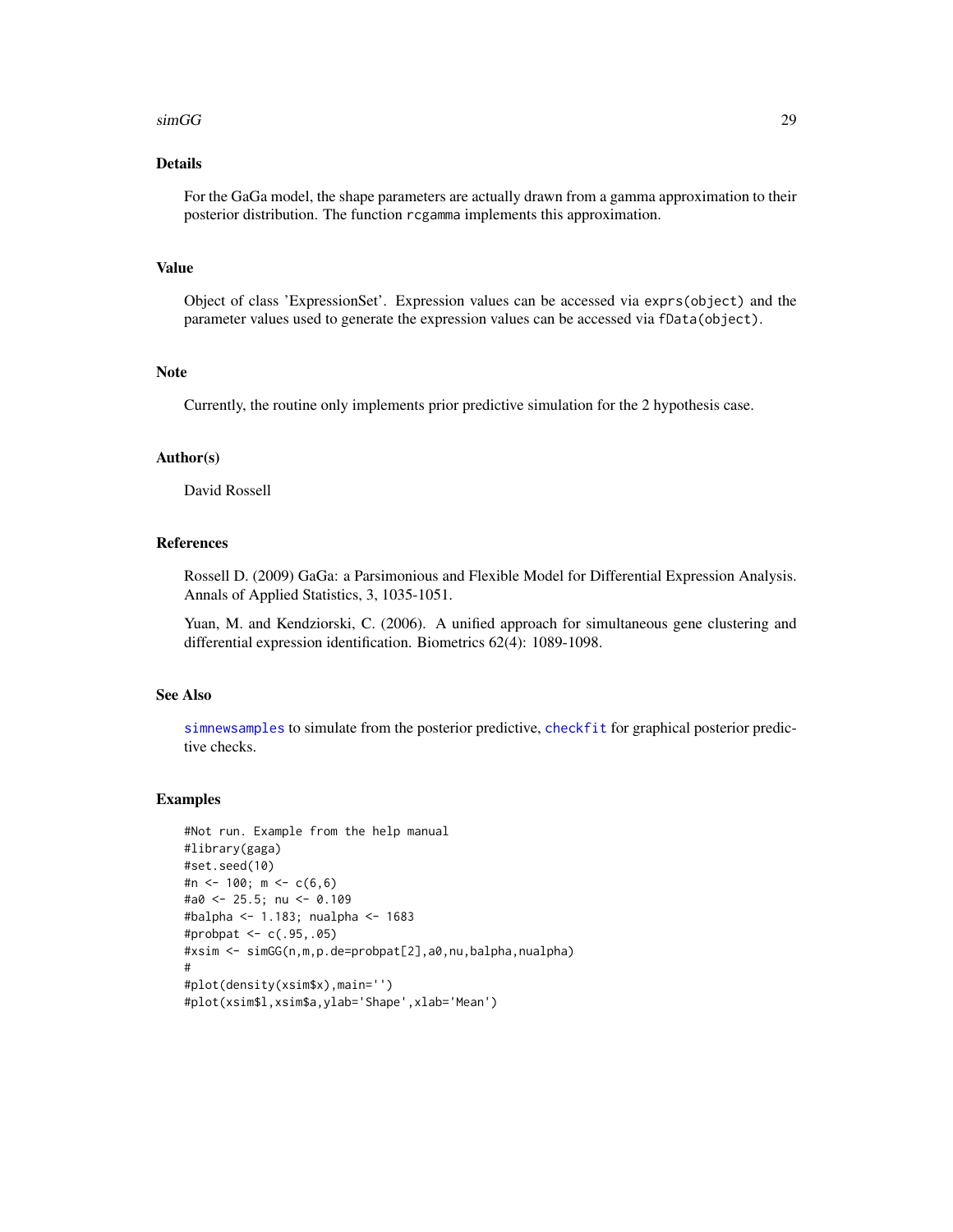<span id="page-29-1"></span><span id="page-29-0"></span>

#### Description

Posterior and posterior predictive simulation for GaGa/MiGaGa and Normal-Normal models.

### Usage

simnewsamples(fit, groupsnew, sel, x, groups)

#### Arguments

| fit          | Either GaGa or MiGaGa fit (object of type gagafit, as returned by fitGG) or<br>Normal-Normal fit (type nnfit returned by fitNN).                                                                                                                                                |
|--------------|---------------------------------------------------------------------------------------------------------------------------------------------------------------------------------------------------------------------------------------------------------------------------------|
| groupsnew    | Vector indicating the group that each new sample should belong to. length (groupsnew)<br>is the number of new samples that will be generated.                                                                                                                                   |
| sel          | Numeric vector with the indexes of the genes we want to draw new samples<br>for (defaults to all genes). If a logical vector is indicated, it is converted to<br>$(1: nrow(x))$ [sel]. For the Normal-Normal model this argument is ignored.                                    |
| $\mathsf{x}$ | Expression Set, expr Set, data frame or matrix containing the gene expression<br>measurements used to fit the model.                                                                                                                                                            |
| groups       | If $x$ is of type Expression Set or expr Set, groups should be the name of the<br>column in $pData(x)$ with the groups that one wishes to compare. If x is a<br>matrix or a data frame, groups should be a vector indicating to which group<br>each column in x corresponds to. |

#### Details

For GaGa/MiGaGa models, the shape parameters are actually drawn from a gamma approximation to their posterior distribution. The function rcgamma implements this approximation.

In order to be consistent with the LNNGV model implemented in emfit (package EBarrays), for the Normal-Normal model the variance is drawn from an inverse gamma approximation to its marginal posterior (obtained by plugging in the group means, see EBarrays vignette for details).

### Value

Object of class 'ExpressionSet'. Expression values can be accessed via exprs(object) and the parameter values used to generate the expression values can be accessed via fData(object).

#### Author(s)

David Rossell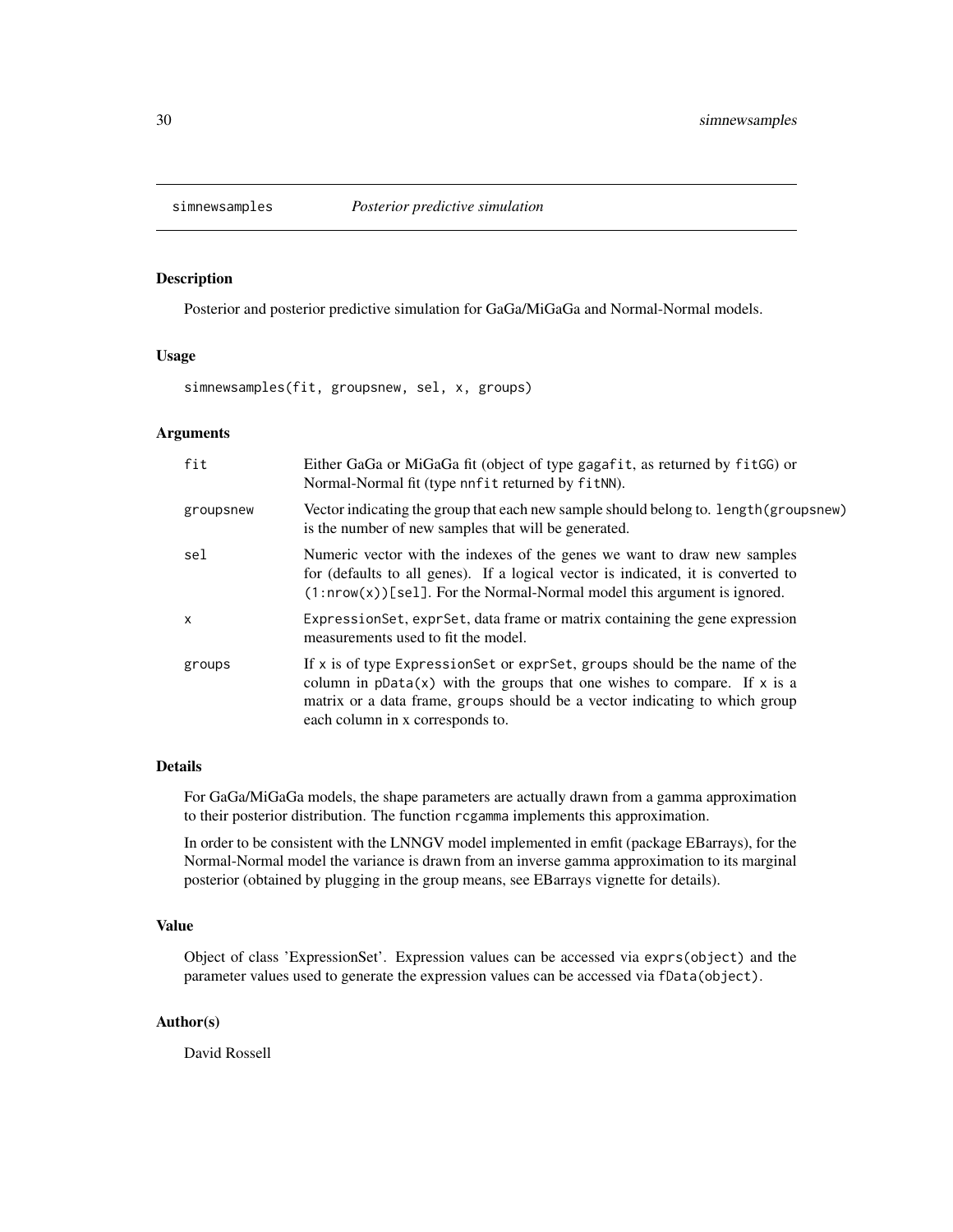### <span id="page-30-0"></span>simnewsamples 31

### References

Rossell D. (2009) GaGa: a Parsimonious and Flexible Model for Differential Expression Analysis. Annals of Applied Statistics, 3, 1035-1051.

Yuan, M. and Kendziorski, C. (2006). A unified approach for simultaneous gene clustering and differential expression identification. Biometrics 62(4): 1089-1098.

### See Also

[checkfit](#page-2-1) for posterior predictive plot, [simGG](#page-27-1) for prior predictive simulation.